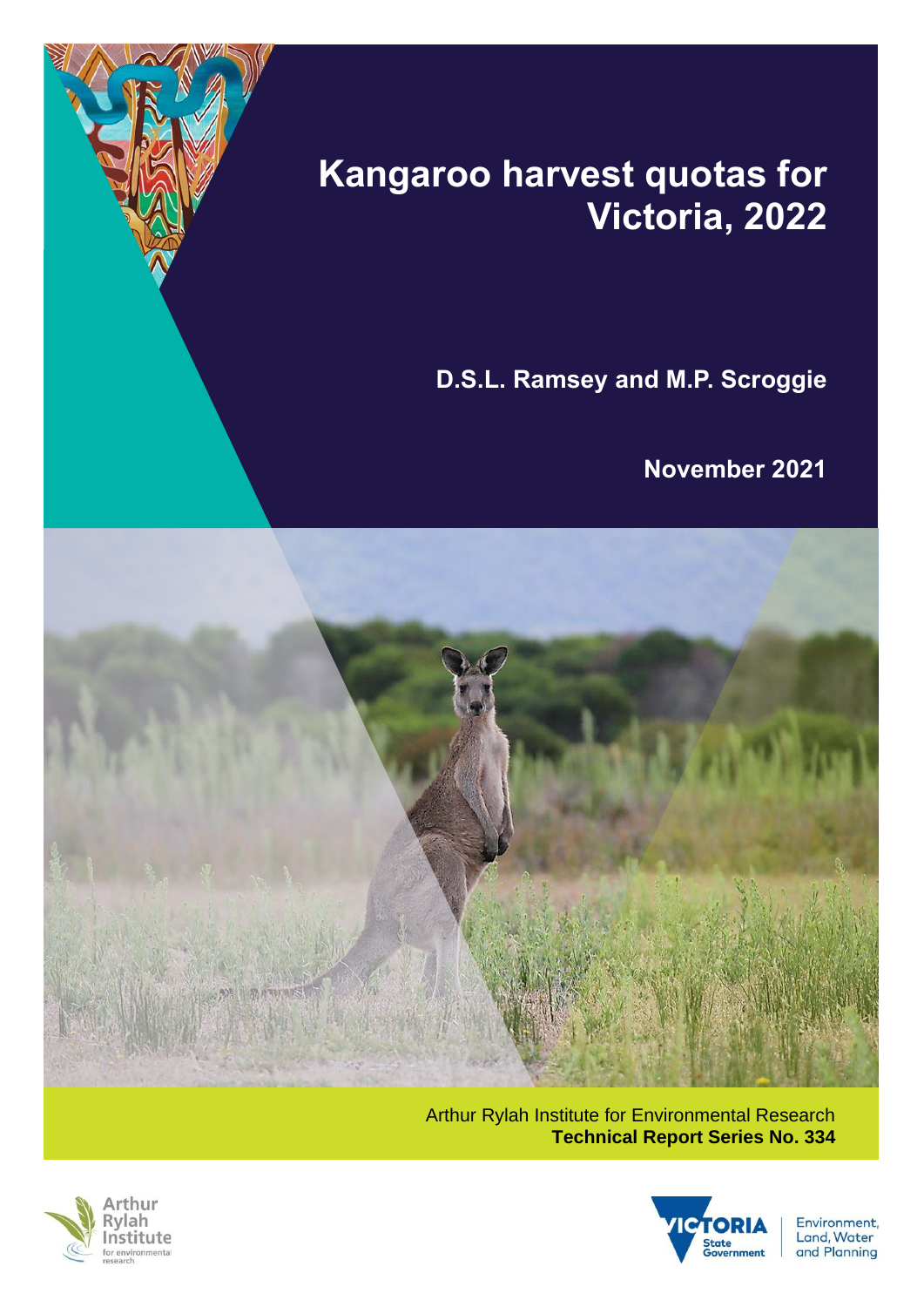#### **Acknowledgment**

We acknowledge and respect Victorian Traditional Owners as the original custodians of Victoria's land and waters, their unique ability to care for Country and deep spiritual connection to it. We honour Elders past and present whose knowledge and wisdom has ensured the continuation of culture and traditional practices.

We are committed to genuinely partner, and meaningfully engage, with Victoria's Traditional Owners and Aboriginal communities to support the protection of Country, the maintenance of spiritual and cultural practices and their broader aspirations in the 21st century and beyond.



Arthur Rylah Institute for Environmental Research Department of Environment, Land, Water and Planning PO Box 137 Heidelberg, Victoria 3084 Phone (03) 9450 8600 Website[: www.ari.vic.gov.au](http://www.ari.vic.gov.au/)

Citation: Ramsey, D.S.L. and Scroggie, M.P. (2021). Kangaroo harvest quotas for Victoria, 2022. *Arthur Rylah Institute for Environmental Research Technical Report Series* No. 334. Department of Environment, Land, Water and Planning, Heidelberg, Victoria.

**Front cover photo**: Eastern Grey Kangaroo (Source: WorldAtlas.com).

© The State of Victoria Department of Environment, Land, Water and Planning 2021

#### $\omega$  $\left( \mathrm{cc}\right)$

This work is licensed under a Creative Commons Attribution 3.0 Australia licence. You are free to re-use the work under that licence, on the condition that you credit the State of Victoria as author. The licence does not apply to any images, photographs or branding, including the Victorian Coat of Arms, the Victorian Government logo, the Department of Environment, Land, Water and Planning logo and the Arthur Rylah Institute logo. To view a copy of this licence, visit<http://creativecommons.org/licenses/by/3.0/au/deed.en>

Edited by David Meagher, Zymurgy SPS

ISSN 1835-3827 (print) ISSN 1835-3835 (pdf)) ISBN 978-1-76105-831-8 (print) ISBN 978-1-76105-832-5 (pdf/online/MS word)

#### **Disclaimer**

This publication may be of assistance to you but the State of Victoria and its employees do not guarantee that the publication is without flaw of any kind or is wholly appropriate for your particular purposes and therefore disclaims all liability for any error, loss or other consequence which may arise from you relying on any information in this publication.

### **Accessibility**

If you would like to receive this publication in an alternative format, please telephone the DELWP Customer Service Centre on 136 186, email [customer.service@delwp.vic.gov.au](mailto:customer.service@delwp.vic.gov.au) or contact us via the National Relay Service on 133 677 or [www.relayservice.com.au.](http://www.relayservice.com.au/) This document is also available on the internet at [www.delwp.vic.gov.au](http://www.delwp.vic.gov.au/)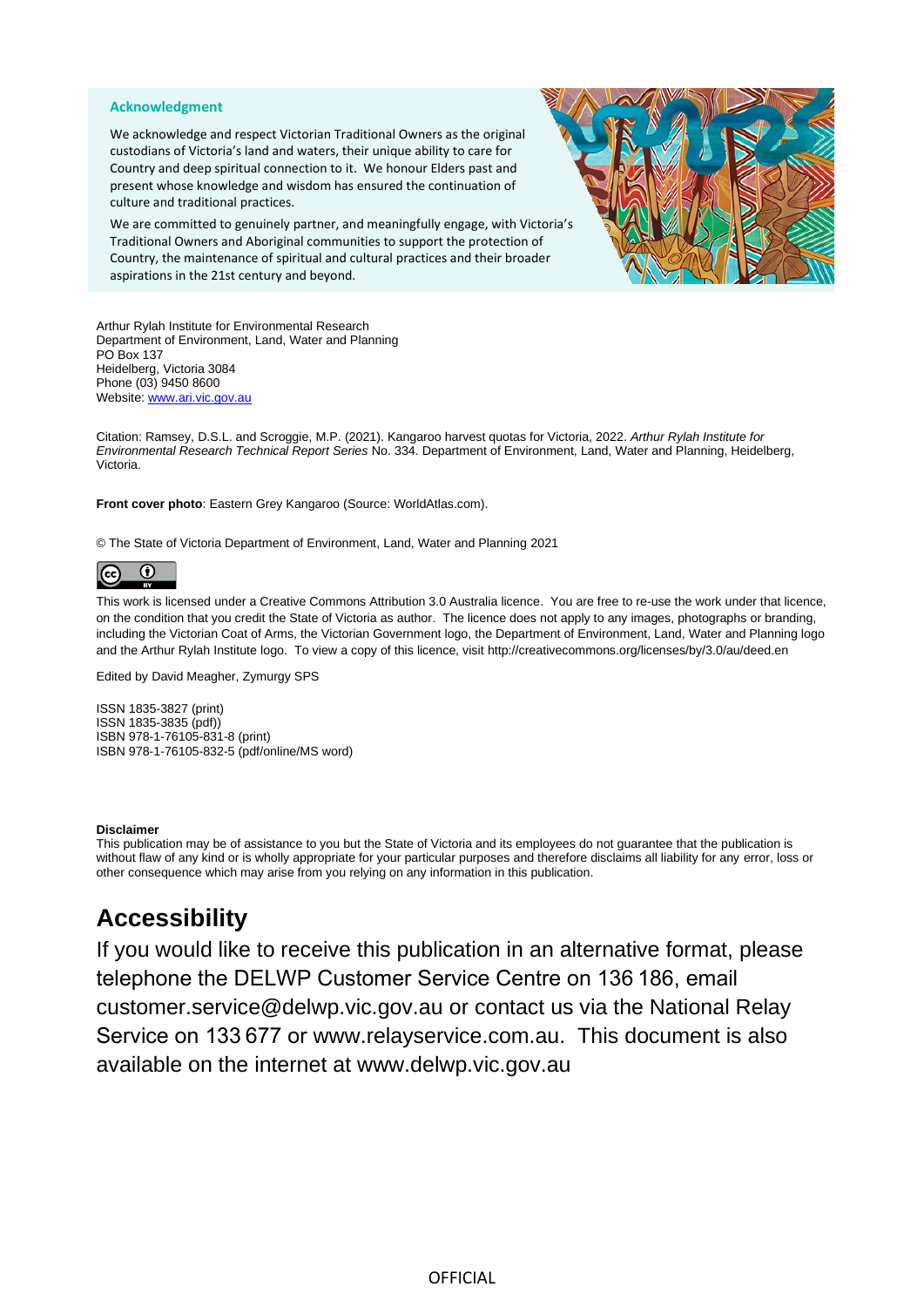## **Kangaroo harvest quotas for Victoria, 2022**

**D.S.L. Ramsey and M.P. Scroggie** 

Arthur Rylah Institute for Environmental Research 123 Brown Street, Heidelberg, Victoria 3084

Arthur Rylah Institute for Environmental Research **Technical Report Series No. 334**

Arthur Rylah Institute for Environmental Research Department of Environment, Land, Water and Planning Heidelberg, Victoria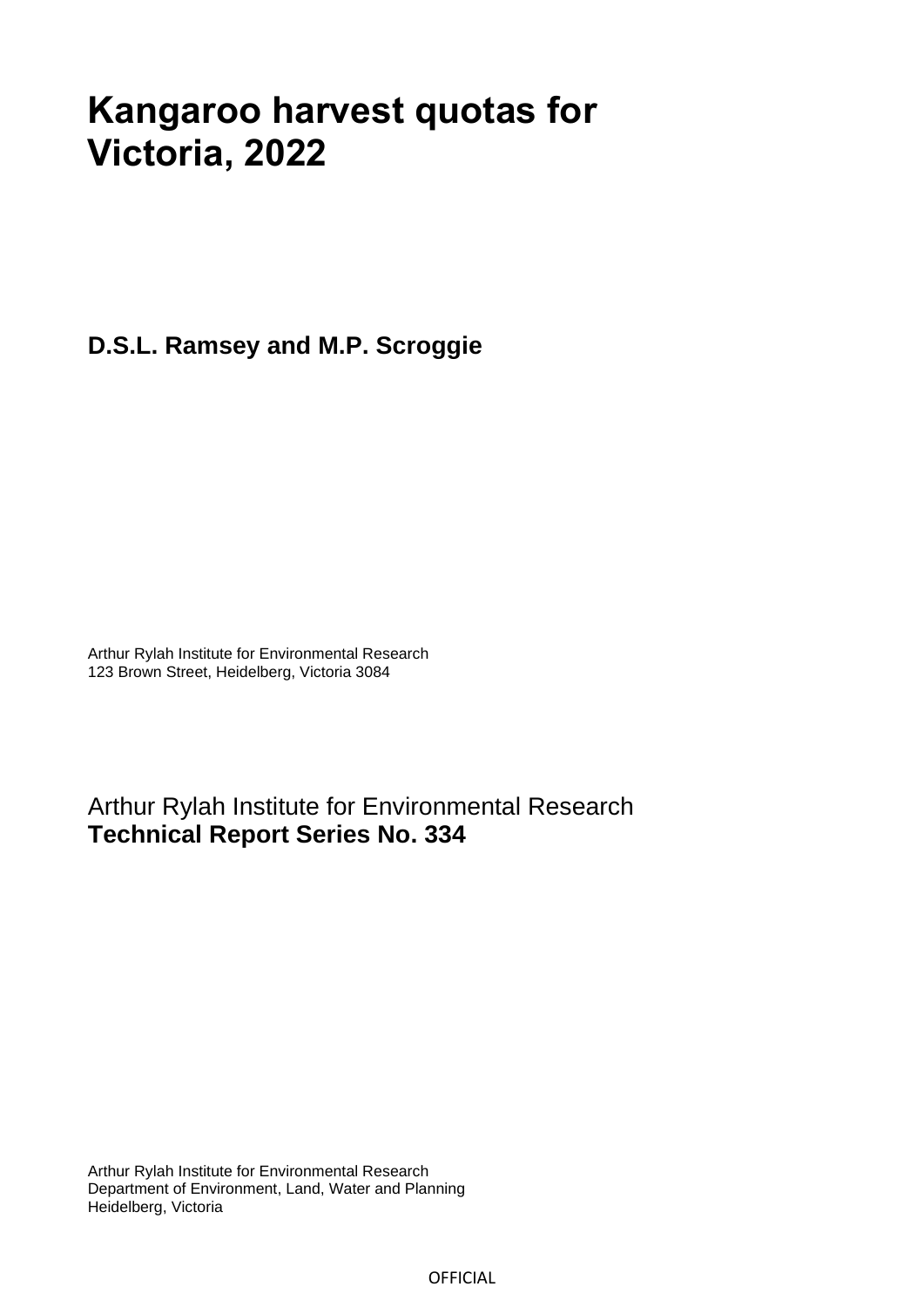### **Acknowledgements**

We thank Bali Forbes for providing us with the historical data on the numbers of kangaroos culled under the Authority to Control Wildlife and Kangaroo Harvest Program, which are used in this report. We thank Lola Jones, Bali Forbes (Biodiversity Division) and Justin Cally (ARI) for providing helpful comments on drafts of this report. This work was funded by the Biodiversity Division, Department of Environment, Land, Water and Planning, Victoria.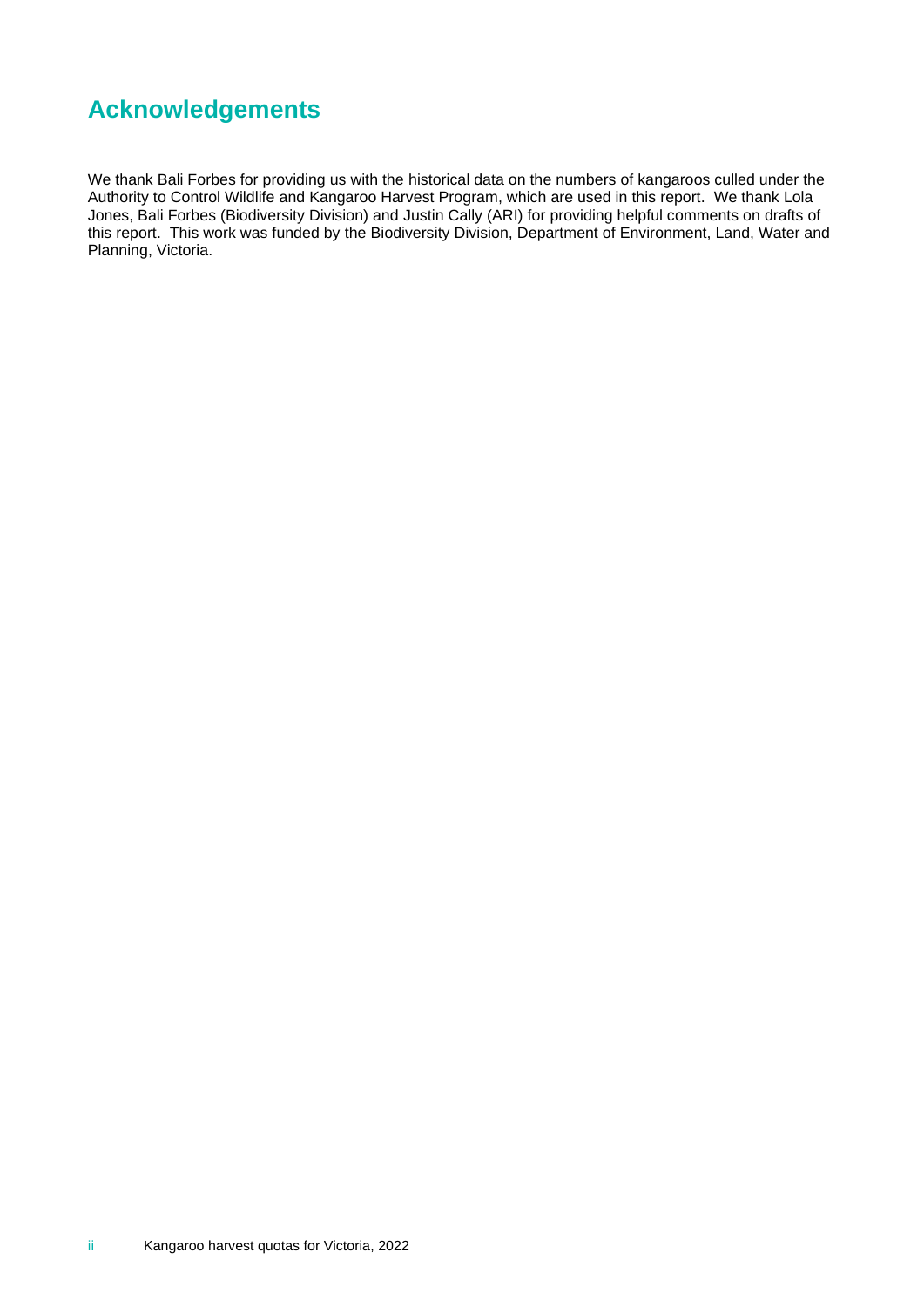## **Contents**

|                | <b>Acknowledgements</b>                                       |    |  |  |
|----------------|---------------------------------------------------------------|----|--|--|
| <b>Summary</b> |                                                               |    |  |  |
|                | <b>Introduction</b>                                           | з  |  |  |
| $\mathbf{2}$   | <b>Methods</b>                                                |    |  |  |
| 2.1            | Kangaroo abundance estimates                                  | 4  |  |  |
| 2.2            | Estimating harvest quotas for 2022                            | 6  |  |  |
| 2.3            | Predicting demand for grey kangaroos taken under ATCW permits | 7  |  |  |
|                |                                                               |    |  |  |
| 3              | <b>Results</b>                                                | я  |  |  |
| 3.1            | Harvest quotas for 2022                                       | 8  |  |  |
| 3.2            | Predicting demand for grey kangaroos taken under ATCW permits | 9  |  |  |
| 3.3            | Apportioning the quota between the KHP and ATCW permits       | 11 |  |  |
| 4              | <b>Conclusions</b>                                            | 13 |  |  |
|                |                                                               |    |  |  |
|                | Recommendations                                               | 13 |  |  |
|                | 15<br><b>References</b>                                       |    |  |  |
|                |                                                               |    |  |  |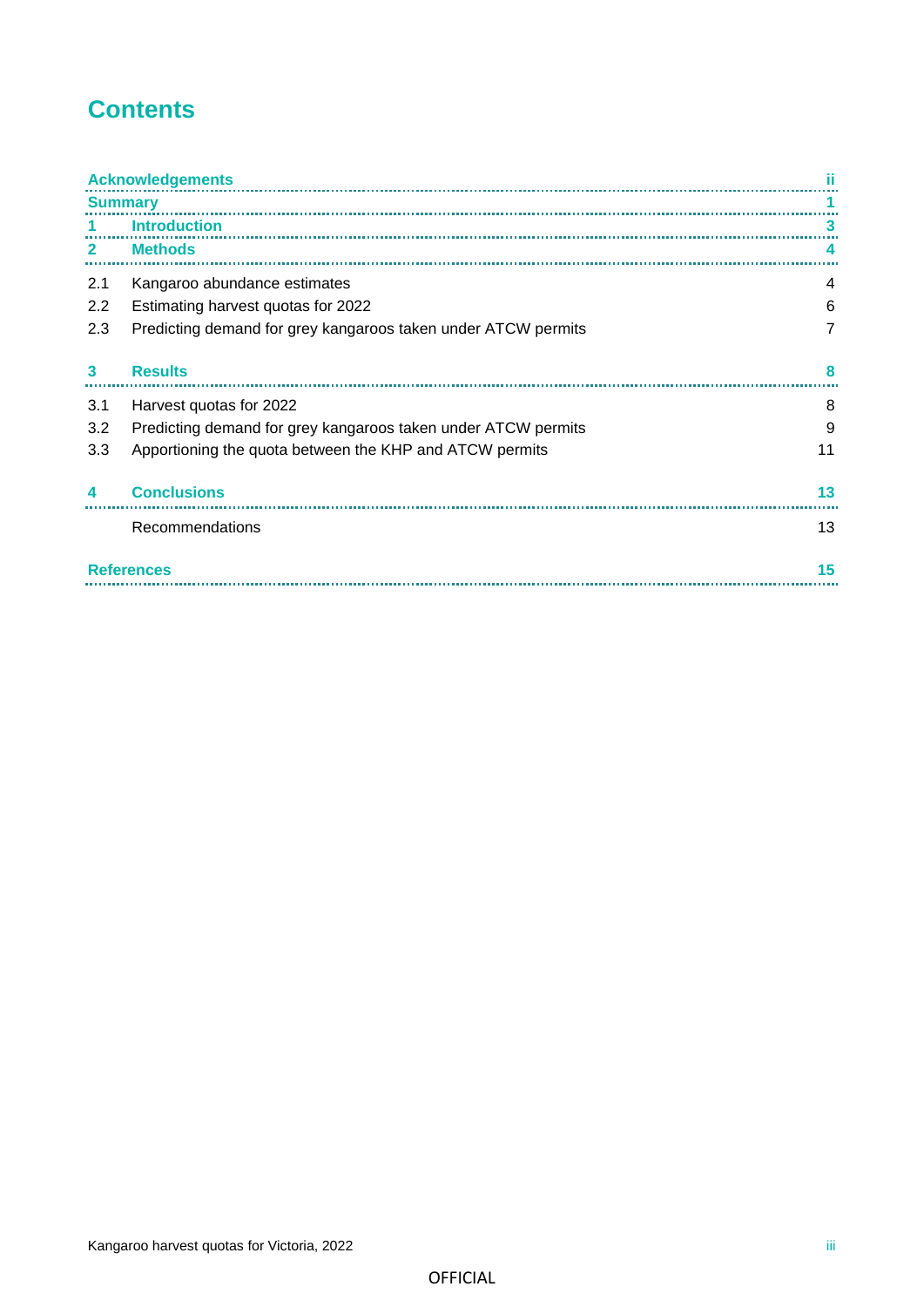### **Tables**

| Table 1. Local government areas in each kangaroo aerial survey stratum (harvest zone) in Victoria.  5                                                                                                                                                                                                                                                                                                      |
|------------------------------------------------------------------------------------------------------------------------------------------------------------------------------------------------------------------------------------------------------------------------------------------------------------------------------------------------------------------------------------------------------------|
| Table 2. Kangaroo abundances in seven harvest zones covering the non-forested part of Victoria, estimated<br>from aerial surveys in 2020 (Survey), and predicted at the end of 2021 using the kangaroo harvest<br>model (Predicted). LCL, UCL – lower and upper 95% confidence intervals for the predicted<br>abundances. % Change – percentage change from 2020 survey ( $\pm$ 95% confidence intervals). |
| Table 3. Forecast kangaroo take from the KHP and ATCW permit process during 2021 and the estimated                                                                                                                                                                                                                                                                                                         |
|                                                                                                                                                                                                                                                                                                                                                                                                            |
|                                                                                                                                                                                                                                                                                                                                                                                                            |
| Table 5. Predictive accuracy expressed as the mean absolute scaled error (MASE) for two models fitted to                                                                                                                                                                                                                                                                                                   |
| the time series of ATCW permit numbers between 2002 and 2021. Lower values (bolded) indicate                                                                                                                                                                                                                                                                                                               |
|                                                                                                                                                                                                                                                                                                                                                                                                            |
| Table 6. The total recommended take of grey kangaroos for 2022 compared with the predicted ATCW                                                                                                                                                                                                                                                                                                            |
| numbers from the model averaged estimates from the ETS and ARIMA time-series models. LCL,                                                                                                                                                                                                                                                                                                                  |
| UCL – lower and upper 95% confidence intervals for the predicted ATCW. The ATCW (%) indicates                                                                                                                                                                                                                                                                                                              |
| the predicted ATCW numbers in 2022 as a percentage of the kangaroo abundance in the zone.  11                                                                                                                                                                                                                                                                                                              |
| Table 7. Total recommended take of grey kangaroos, predicted ATCW numbers and recommended quotas                                                                                                                                                                                                                                                                                                           |
| for the KHP in 2022 by harvest zone. Values are rounded to the nearest 50 11                                                                                                                                                                                                                                                                                                                               |
| Table 8. Alternative recommended quotas for the KHP in 2022 by harvest zone, assuming 20% of predicted                                                                                                                                                                                                                                                                                                     |

### **Figures**

|  | Figure 1. Kangaroo harvest management zones in Victoria. Each zone is formed by amalgamating groups |
|--|-----------------------------------------------------------------------------------------------------|
|  | of ecologically similar local government areas. The grey shaded areas are not subject to harvest.   |
|  | Colour-coding of harvest management areas matches the colours of the tags attached to carcasses     |
|  |                                                                                                     |

ATCW control is undertaken through the KHP. Values are rounded to the nearest 50. ................... 12

Figure 2. Time series of kangaroos taken under ATCW permits for each harvest zone from 2002 to 2021. The predicted ATCW numbers for 2022  $(\pm 90\%$  confidence interval) are that predicted by the ETS model (blue circle and shading) and the ARIMA model (red circle and shading). ............................. 10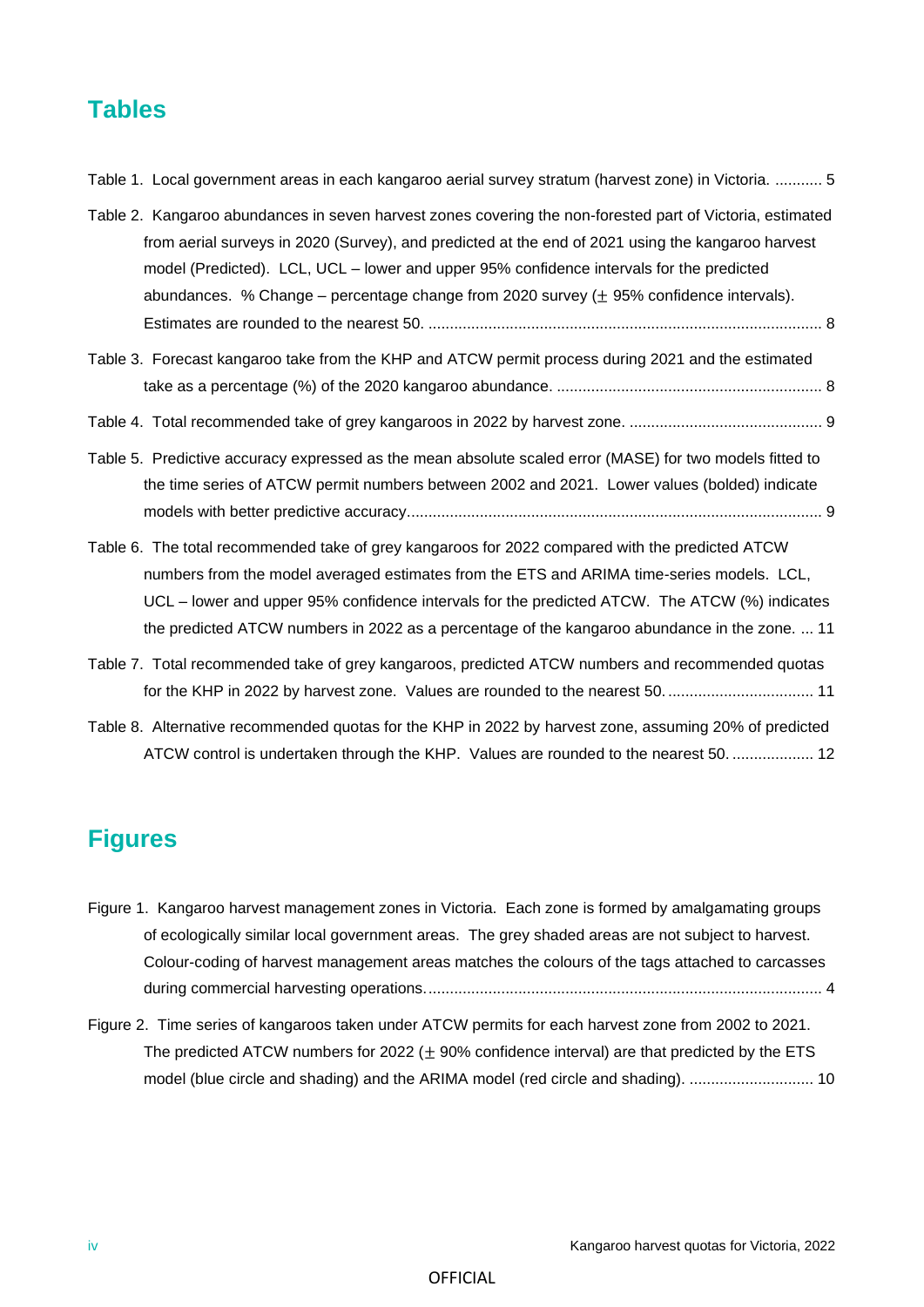

### **Context:**

The Victorian Government has adopted a policy of supporting ecologically sustainable commercial harvesting of wild grey kangaroo (Eastern Grey Kangaroo, *Macropus giganteus* and Western Grey Kangaroo, *M. fuliginosus*) populations in the state. To support the implementation of this policy, there is a requirement to set ecologically sustainable harvesting quotas to avoid the overexploitation of kangaroo populations.

### **Aims:**

Use a kangaroo harvest model to project the abundance of grey kangaroos for the end of the 2021 calendar year, in order to recommend a maximum sustainable offtake of Eastern and Western Grey Kangaroos for 2022 and apportion the total take between the Authority to Control Wildlife (ATCW) permit process and the commercial Kangaroo Harvest Program (KHP).

### **Methods:**

Projections of grey kangaroo abundance used the monitoring data from the statewide aerial survey of kangaroos undertaken in 2020 as a starting point, allowing for grey kangaroo take during the intervening period from both the KHP and ATCW permit process. The annual total recommended take for 2022 was set at 10% of the projected abundance. The predicted demand for grey kangaroos under the ATCW permit process in 2022 was estimated by analysing the historical ATCW grey kangaroo numbers using time-series models. The total take was then apportioned between the expected demands for both ATCW permits and the KHP.

### **Results:**

The total recommended take for 2022 was assessed as 185,850 grey kangaroos, comprising 167,350 Eastern Grey Kangaroos and 18,500 Western Grey Kangaroos. Predicted demand for grey kangaroos under the ATCW permit process was estimated to be 72,500 comprising approximately 39% of the total take for 2022. However, demand in the Mallee and North East harvest management zones was predicted to exceed the recommended take in those zones. This left an allocation of 113,350 grey kangaroos for the KHP, after adjusting for the total predicted ATCW demand.

#### **Conclusions and implications:**

The abundance of grey kangaroos projected at the end of 2021 was similar to the estimates from the 2020 aerial survey, and hence total sustainable take for 2022 was also similar to 2021. Given that insufficient survey data exist to calibrate the kangaroo harvest model, consideration could be given to setting quotas for years where no surveys are undertaken, based on the most recent aerial survey estimates after adjusting for the projected uptake of ATCW permits. This should be coupled with an annual review to assess whether modifications to the quota might be required, based on current environmental conditions. The above system for setting quotas for years when no aerial surveys are undertaken could continue until sufficient survey data accumulate to calibrate the kangaroo harvest model, which is likely to require at least eight surveys for adequate calibration.

Demand for grey kangaroos taken under ATCW permits for 2022 was predicted to be lower than in 2021, resulting in a higher allocation for the KHP. However, the number of grey kangaroos taken under ATCW permits in both the Mallee and North East zones was predicted to be higher than the total recommended take. Consequently, no KHP quota has been recommended for the Mallee or the North East zone, although recommendations for the transfer of a proportion of the ATCW allocation to the KHP have been provided.

#### **Recommendations:**

- For the 2022 calendar year, a total take of 185,850 grey kangaroos is recommended under the commercial harvest program (KHP) and ATCW permits. The total sustainable take of grey kangaroos in each harvest management zone, apportioned between the KHP and ATCW permit process, is shown in Table 7 on page 11.
- Until sufficient aerial survey data accumulate to calibrate the kangaroo harvest model, consideration could be given to setting quotas for years where no surveys are undertaken based on the most recent aerial survey estimates, after adjusting for the projected uptake of ATCW permits. This should be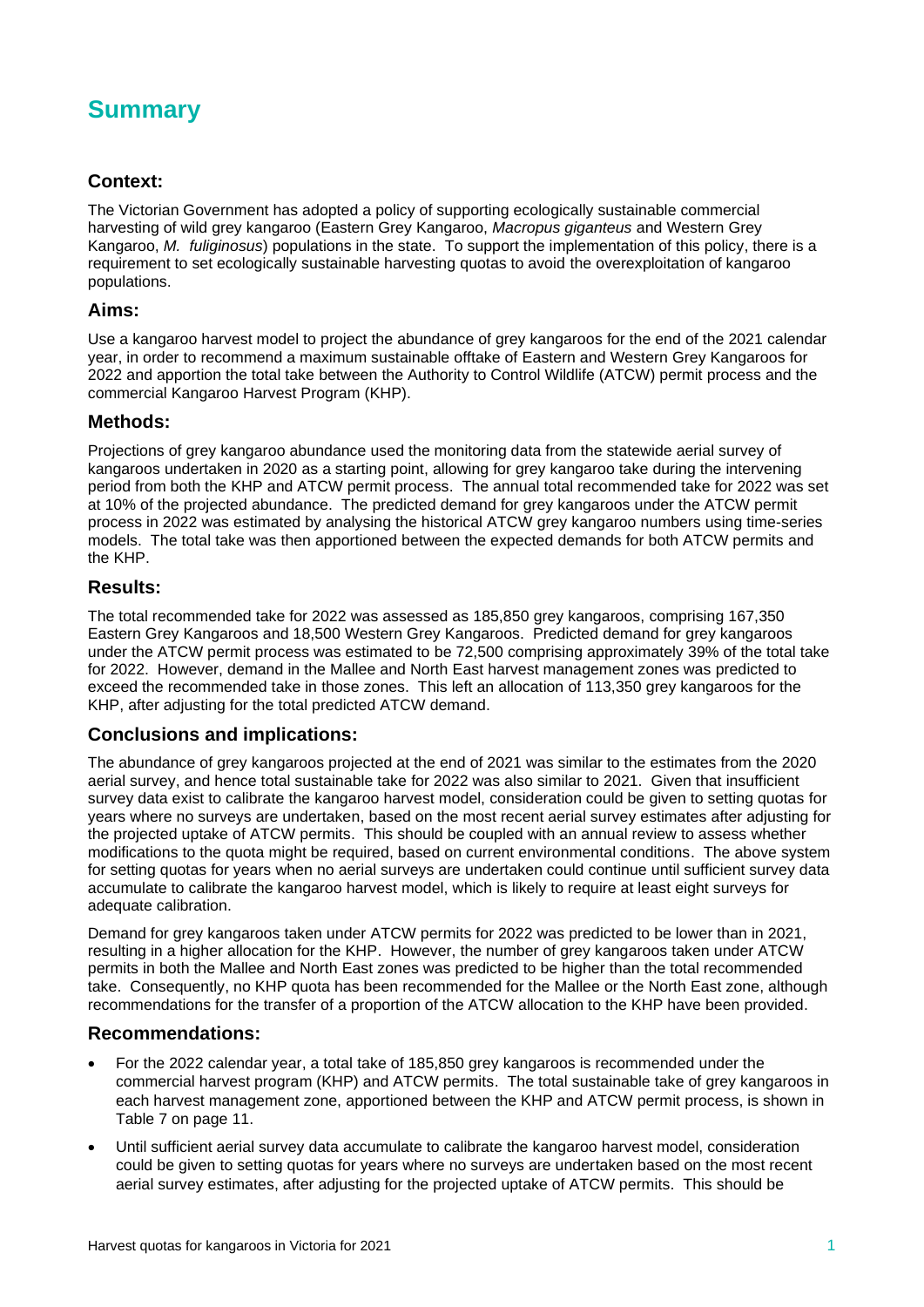coupled with an annual review to assess whether modifications to the quota might be required, based on current environmental conditions.

- It would be desirable for the majority of grey kangaroos that would otherwise be taken under ATCW permits to be commercially harvested through the KHP, as this would enable more accurate tracking of the total take of kangaroos. In addition, increased use of the KHP should lead to less wastage of carcasses, improved animal welfare, and economic benefits for the state's commercial kangaroo harvesters.
- If a proportion of the predicted grey kangaroo taken under the ATCW system could instead be carried out by commercial harvesters under the KHP, the KHP quota could be adjusted accordingly, while still maintaining a sustainable level of take across the state. An alternative recommended quota accounting for a proportionate transfer from ATCW to KHP of 20% is outlined in Table 8 on page 12.
- The number of grey kangaroos authorised to be taken through the ATCW permit process should be carefully monitored in both the Mallee and North East harvest zones. If demand exceeded expectations, the KHP quota would have to be adjusted to ensure the total take did not exceed the recommended sustainable take.
- Accurate and detailed harvest records, including the location, species, sex and age class of all harvested kangaroos, should be maintained. This is especially important for the Upper and Lower Wimmera harvest zones, so that the numbers of harvested Western and Eastern Grey Kangaroos from those harvest zones can be accurately assessed.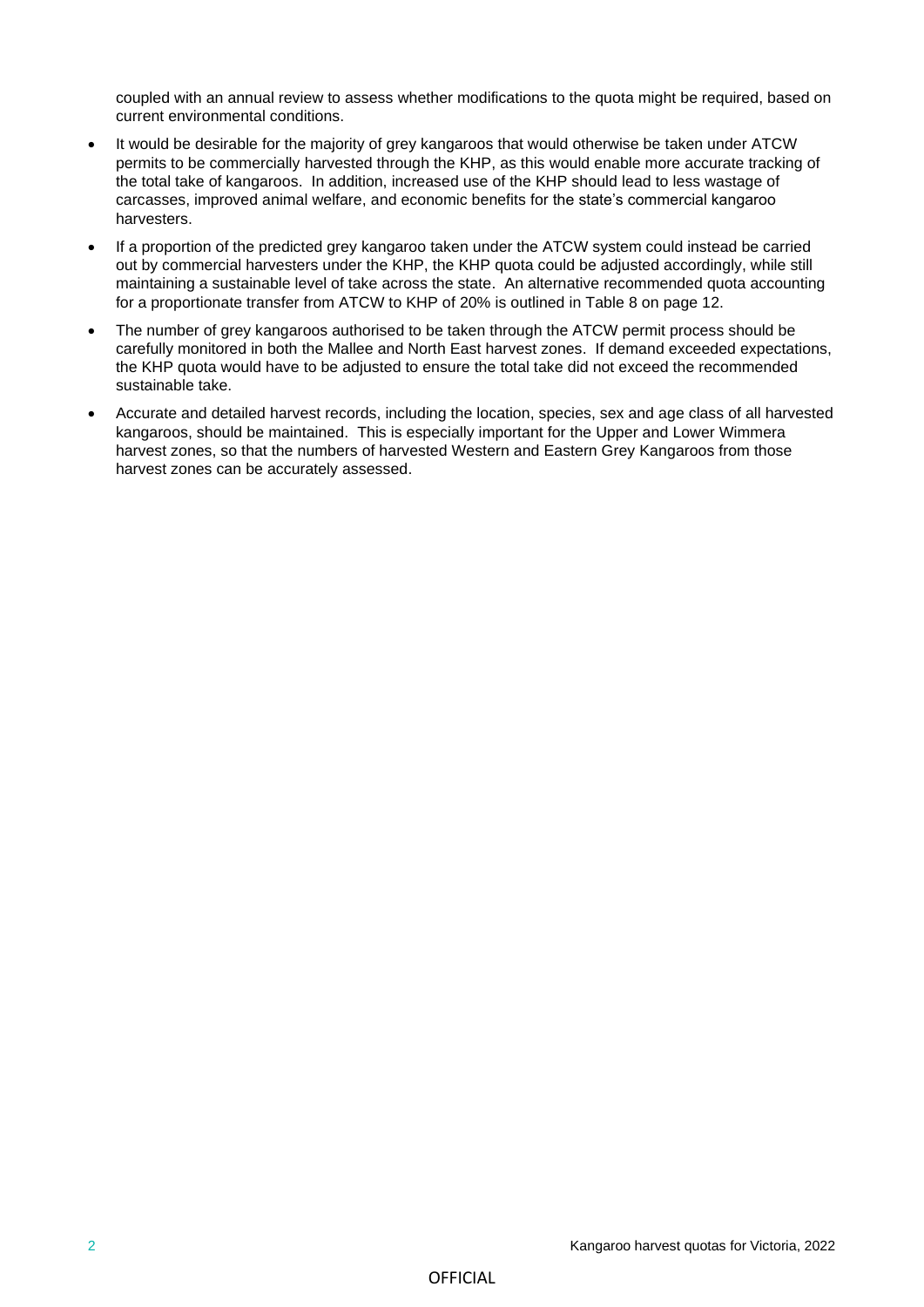### **1 Introduction**

Victoria's commercial kangaroo harvesting program (KHP) commenced on 1 October 2019, underpinned by the regulatory guidelines detailed in the *Victorian Kangaroo Harvest Management Plan 2021-2023* (DELWP 2020). The program enables authorised harvesters to take kangaroos for commercial purposes in designated areas of Victoria. The commercial take is limited by quotas, set across seven commercial harvesting zones, which are based on ecologically sustainable criteria (Scroggie and Ramsey 2019). The total recommended take of kangaroos in each harvest zone includes that taken by the KHP (KHP quota) and any kangaroos taken under the Authority to Control Wildlife (ATCW) provisions of the *Wildlife Act 1975* (Victoria). Under the ATCW provisions, kangaroos can be legally culled by landholders after being issued a permit by DELWP. To ensure the sustainability of kangaroo populations in the state, it is essential that the maximum number of kangaroos that are permitted to be taken under the KHP and ATCW each year is determined on clear ecological criteria, with administrative and regulatory controls in place to ensure that populations are not overexploited.

Scroggie and Ramsey (2019) developed quotas based on a policy of allowing a maximum harvest fraction of 10% of the estimated kangaroo population in each calendar year. Proportional harvest rates of 10% were recommended for the two kangaroo species that can be harvested in Victoria: Eastern Grey Kangaroo (*Macropus giganteus*) and Western Grey Kangaroo (*M. fuliginosus*).

The total recommended take is divided between seven harvest management zones, based on the proportion of the total state population in each zone. Because the total take for each harvest zone includes take through both the KHP and ATCW, the regulatory framework needs to include mechanisms for apportioning the total take between these two categories.

The 10% total recommended take of kangaroos recommended by Scroggie and Ramsey (2019) is conservative; total take in other states is typically set at 15% (Hacker *et al.* 2004; McLeod *et al.* 2004). However, the 10% take reflects the depauperate data on kangaroo population dynamics from Victoria in comparison with other states. Most available data and analyses pertinent to setting kangaroo harvest quotas have been collected from populations of Red Kangaroos (*Osphranter rufus*), Western Grey Kangaroos and Euros (*Macropus robustus*) inhabiting arid and semi-arid ecosystems, including rangeland ecosystems in New South Wales, Queensland and South Australia, from which long time-series of population monitoring data are available (i.e. more than 10 years). These long-term data have been used to calibrate stochastic population models for assessing the ecological risks associated with harvesting policies for arid-zone kangaroo populations (e.g. Caughley *et al.* 1987). Such models combine time-series observations of abundance or density of kangaroos with harvest statistics and data on presumed drivers of kangaroo demography (such as rainfall and pasture availability) to infer relationships between the rate at which kangaroo populations increase and spatially and temporally varying factors such as density dependence, resource availability and harvest offtake.

A similar model for examining the effect of spatially varying harvest has been developed for grey kangaroos in Victoria (Scroggie and Ramsey 2020). However, this model relied on ecological and demographic information collected from kangaroo populations elsewhere, because of a lack of comparable time-series abundance data for kangaroo populations in Victoria. As harvest and abundance monitoring data from Victoria accumulate, the spatial harvest model can be more reliably calibrated to represent the population dynamics of Victorian kangaroos, which should lead to greater confidence when using the model for management decisions, such as setting quotas. In the meantime, conservative quotas should be retained until adequate local monitoring data and management experience can be used to inform and validate the spatial harvest model for Victorian kangaroo populations.

This report presents an analysis to guide the setting of quotas for the commercial harvest of kangaroos through the KHP for the 2022 calendar year. This analysis is based primarily on projections of the kangaroo population using the most recent monitoring data from the statewide aerial survey of kangaroos as a starting point (Moloney *et al.* 2021), allowing for kangaroo take during the intervening period from both the KHP and ATCW permit process. We then used historical ATCW permit information to predict the likely demand for kangaroo ATCW permit numbers in 2022 and used these to adjust the KHP quotas for each harvest zone.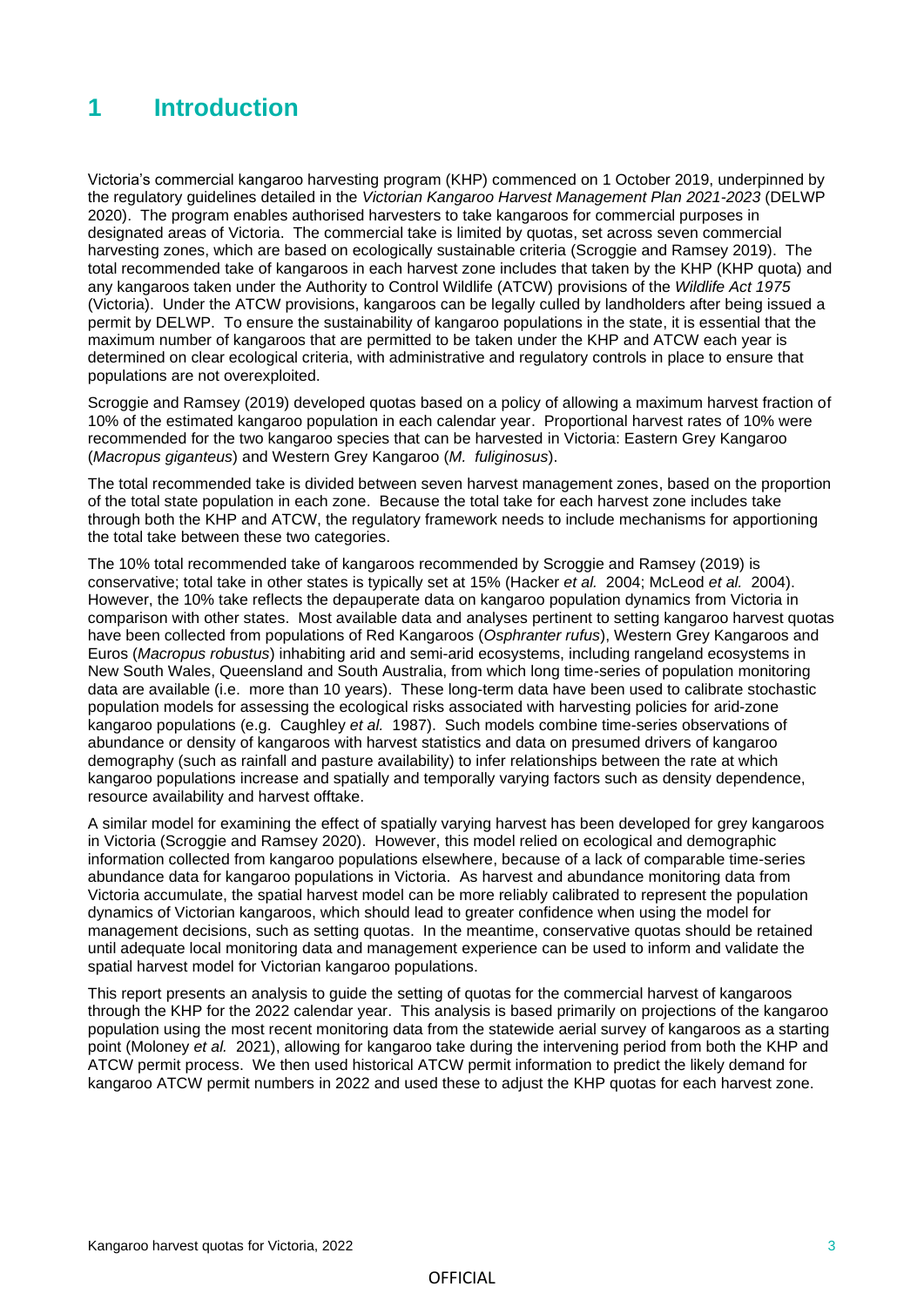### **2 Methods**

### **2.1 Kangaroo abundance estimates**

Moloney *et al*. (2017; 2018; 2021) used aerial survey data collected from the non-forested parts of Victoria (but including mallee vegetation types) to determine abundances of Red, Western Grey and Eastern Grey Kangaroos across the entire state (excluding metropolitan Melbourne). Full details of the survey methodology and interpretation are given in Moloney *et al*. (2017), Scroggie *et al*. (2017) and Moloney *et al*. (2018). The three kangaroo species are referred to hereafter as RK, EGK and WGK; GK refers to both grey kangaroos combined.

The aerial surveys were designed around seven harvest management zones, with transects allocated randomly within the zones in proportion to their areas. The boundaries of the zones were formed by amalgamating adjacent local government areas (LGAs) with similar ecological features, land use and climate (Figure 1, Table 1). Separate estimates of abundance for RKs and GKs were derived from the aerial surveys. In the west of the state, the geographic ranges of EGKs and WGKs overlap substantially (Caughley *et al.* 1984), and as the two species cannot be reliably distinguished from the air, the aerial surveys alone did not allow apportionment of the total grey kangaroo population between the two species. To resolve this uncertainty, vehicle transect surveys were conducted across the overlap zone to estimate the spatial variation in the proportions of EGKs and WGKs, allowing the total count of GKs within each of these strata to be divided between the two species (Moloney *et al.* 2021). Collectively, the results of these surveys are the most up-to-date and comprehensive information on the status of kangaroo populations in Victoria and provide a robust basis for determining ecologically sustainable harvest quotas.



**Figure 1. Kangaroo harvest management zones in Victoria. Each zone is formed by amalgamating groups of ecologically similar local government areas. The grey shaded areas are not subject to harvest. Colour-coding of harvest management areas matches the colours of the tags attached to carcasses during commercial harvesting operations.**

#### **OFFICIAL**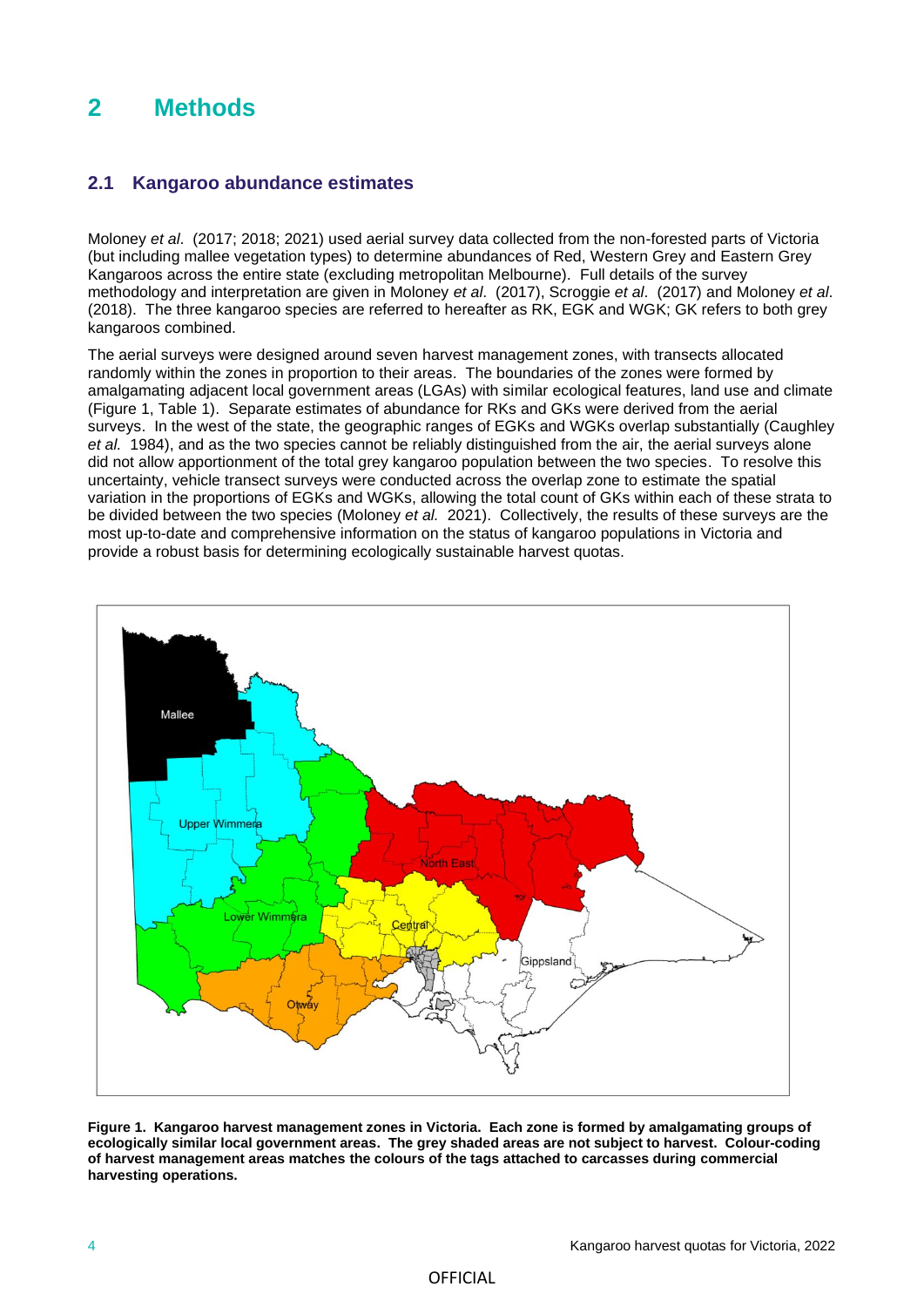**Table 1. Local government areas in each kangaroo aerial survey stratum (harvest zone) in Victoria.**

| <b>Zone</b>          | <b>LGAs</b>               | <b>Zone</b>       | <b>LGAs</b>               |
|----------------------|---------------------------|-------------------|---------------------------|
| <b>Mallee</b>        | Mildura                   | <b>Central</b>    | <b>Ballarat</b>           |
| <b>Upper Wimmera</b> | <b>Buloke</b>             |                   | <b>Brimbank</b>           |
|                      | Hindmarsh                 |                   | Hepburn                   |
|                      | Horsham                   |                   | Hume                      |
|                      | Swan Hill                 |                   | Macedon Ranges            |
|                      | West Wimmera              |                   | Melton                    |
|                      | Yarriambiack              |                   | Mitchell                  |
| <b>Lower Wimmera</b> | Ararat                    |                   | Moorabool                 |
|                      | <b>Central Goldfields</b> |                   | Mount Alexander           |
|                      | Gannawarra                |                   | Murrindindi               |
|                      | Glenelg                   |                   | Nillumbik                 |
|                      | Loddon                    |                   | Whittlesea                |
|                      | Northern Grampians        |                   | Yarra Ranges              |
|                      | Pyrenees                  | <b>North East</b> | Alpine                    |
|                      | Southern Grampians        |                   | Benalla                   |
| Otway                | Colac Otway               |                   | Campaspe                  |
|                      | Corangamite               |                   | Greater Bendigo           |
|                      | <b>Golden Plains</b>      |                   | <b>Greater Shepparton</b> |
|                      | <b>Greater Geelong</b>    |                   | Indigo                    |
|                      | Hobsons Bay               |                   | Mansfield                 |
|                      | Moyne                     |                   | Moira                     |
|                      | <b>Surf Coast</b>         |                   | Strathbogie               |
|                      | Warrnambool               |                   | Towong                    |
|                      | Wyndham                   |                   | Wangaratta                |
| Gippsland            | <b>Bass Coast</b>         |                   | Wodonga                   |
|                      | <b>Baw Baw</b>            |                   |                           |
|                      | Cardinia                  |                   |                           |
|                      | Casey                     |                   |                           |
|                      | East Gippsland            |                   |                           |
|                      | Latrobe                   |                   |                           |
|                      | Mornington Peninsula      |                   |                           |
|                      | South Gippsland           |                   |                           |
|                      | Wellington                |                   |                           |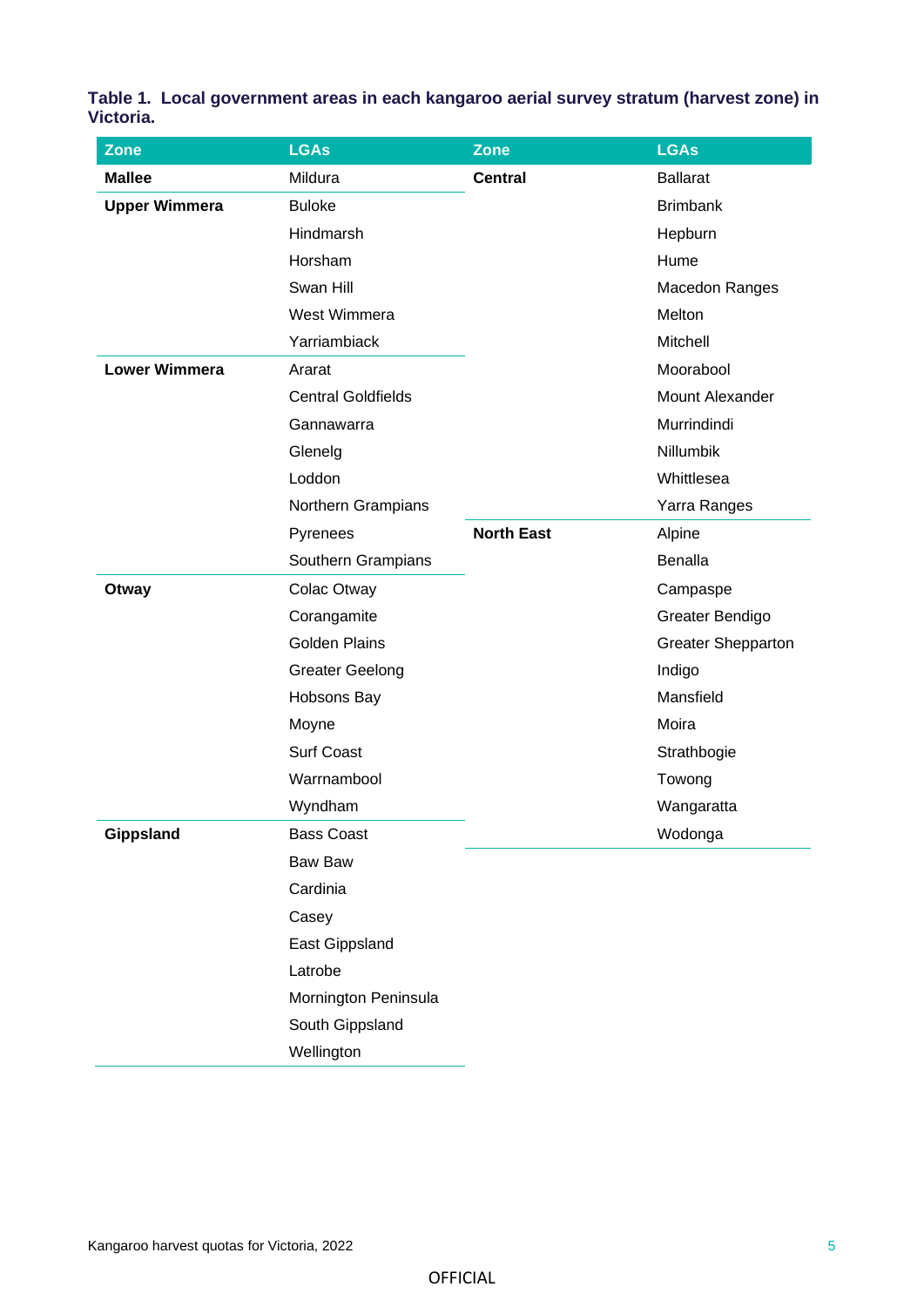Aerial surveys of kangaroos were undertaken in the seven harvest management zones during October 2020 along 150 transects, comprising around 3000 km of survey effort. The abundances of EGKs and WGKs within each harvest zone were estimated using line transect methods and design-based inference (Moloney *et al.* 2021).

### **2.2 Estimating harvest quotas for 2022**

Estimates of the grey kangaroo population in each harvest zone from the 2020 aerial survey were projected forward one year to provide population estimates for end of the 2021 calendar year. The population in each zone was forecast using a simple aspatial, density-dependent population model with harvesting included. This model is analogous to the more complex age-structured, spatial harvest model used by Scroggie and Ramsey (2020) to model harvested grey kangaroo populations in Victoria. As the desired predictions are aspatial and do not require age-structure information, the additional complexity of a spatially explicit or agestructured model was unnecessary, and in any case would be expected to result in broadly congruent population forecasts.

The population model for changes over time in total abundance within a given stratum  $(N_t)$ , was

$$
N_t \sim Poisson(\mu_t)
$$
  
\n
$$
\mu_t = (N_{t-1}e^{r_t}) - H_t
$$
  
\n
$$
r_t = r_m \frac{K - N_{t-1}}{K} + \epsilon_t
$$
  
\n
$$
\epsilon_t \sim N(0, \sigma)
$$
  
\nEquation 1.

where:

 $r_m$  is the maximum rate of increase of a grey kangaroo population at near-zero density

 $K$  is the carrying capacity of the population

 $H_t$  is the number of kangaroos harvested in year t

 $\epsilon_t$  are normally distributed errors with standard deviation  $\sigma$  to account for underlying environmental stochasticity in the population vital rates.

Demographic stochasticity was accommodated in the model by setting the number of animals in successive years as a random draw from a Poisson distribution, with parameters defined by the expected population size  $\mu_t$ .

The model was parameterised using available data and expert opinion (e.g. Scroggie and Ramsey 2020). Initial population sizes for 2020 from each harvest zone were based on the results of the most recent aerial and ground surveys (Moloney *et al.* 2021). For simplicity, only the point estimates of abundance were used in the forward projection process to forecast the population to the end of 2021.

The kangaroo take in each harvest zone from both ATCW permits and the KHP during 2021 were complete up to September 30 2021. The total take for the calendar year was then inferred by increasing the numbers of ATCW permits issued and KHP allocated by one quarter, assuming the rate of uptake was similar to the previous three quarters, to accommodate the remaining portion of the calendar year.

The uncertain parameters in the model were the maximum rate of increase  $r_m$ , the carrying capacity K and the environmental stochasiticity  $\sigma$ . Uncertainty in each of these parameters was described in the model by assigning each a probability distribution from which random draws were made. For each replicate set of random parameter values, the population was projected forward one year to forecast the population size at the end of 2021.

The following distributions were assumed:

- The maximum rate of increase  $r_m$  was specified on a proportional increase scale  $\lambda_m$ , rather than the original logarithmic scale used in the model above (i.e.  $\lambda_m = e^{r_m}$ ).
- A normal distribution of values described the uncertainty in  $\lambda_m$  with a mean of 1.2 (i.e. 20% annual maximum rate of increase) and a standard deviation of 0.05. This is in accordance with the range of values of  $r_m$  implied for the age-structured model of Scroggie and Ramsey (2020).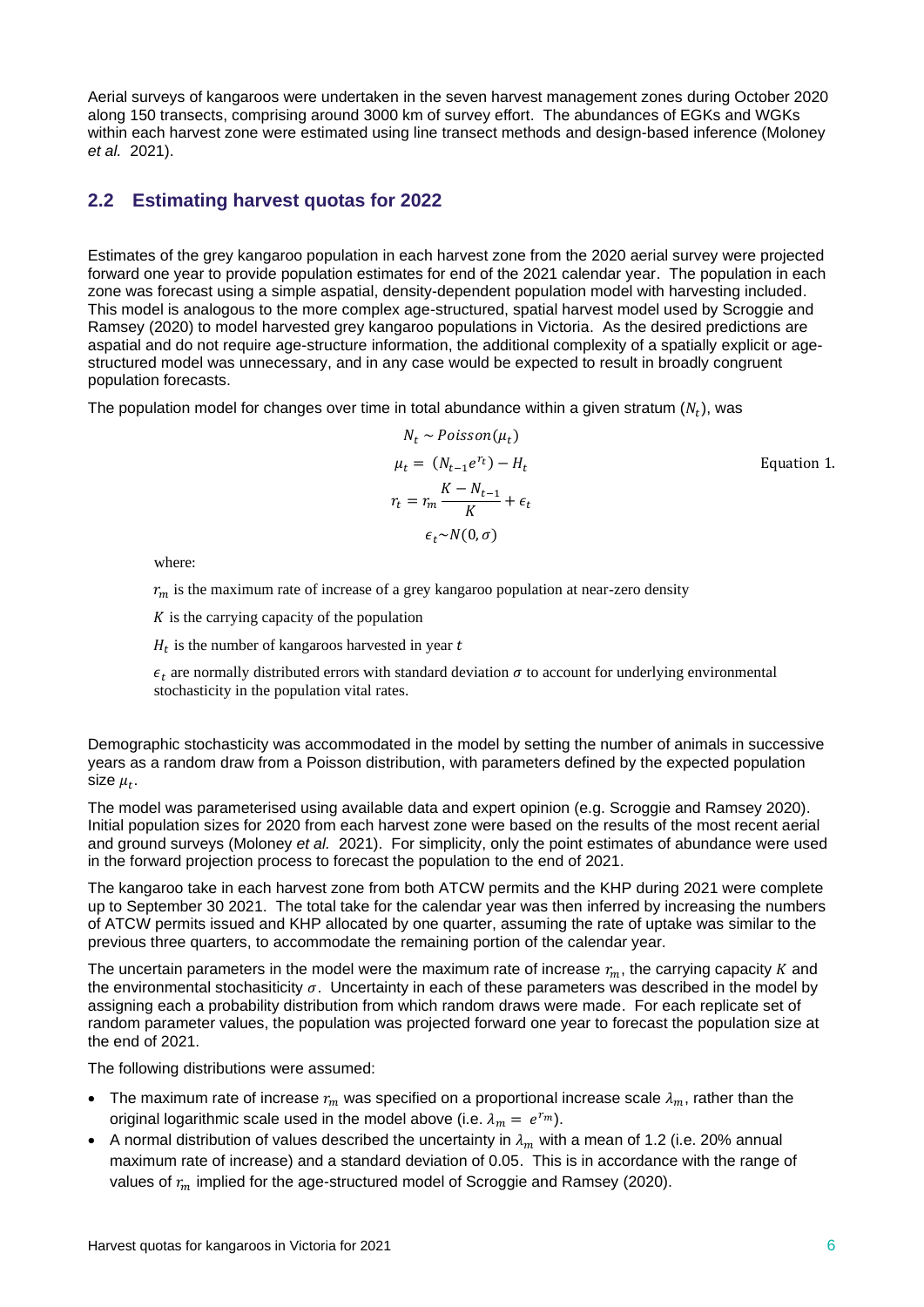There is very little available data to inform carrying capacity estimates  $(K)$  for Victorian kangaroo populations. As a conservative approach, we assumed that the carrying capacity in each zone was somewhere in the range of 80% to 200% of the current abundance. Assuming a low carrying capacity, and hence limited capacity for population increase, is a conservative approach and will tend to result in lower population forecasts in the short term.

There is also little available data to inform the parameterisation of the environmental stochasticity parameter  $(\sigma)$ . We therefore specified a broad range of values uniformly distributed between 0 and 0.15 for this parameter.

A sample of 10,000 parameter combinations was drawn from the above probability distributions, and the population was then projected forward one year. The resulting mean of the 10,000 forecasts was taken to represent the most likely abundance for the end of the 2021 calendar year and was used to set the total recommended take for the 2022 calendar year set at 10% of the mean abundance estimates. Estimates of uncertainty in the forecast (95% confidence intervals) were also calculated to illustrate uncertainty in the population projections. The total recommended take for grey kangaroos were then apportioned between Western Grey Kangaroos and Eastern Grey Kangaroos using the estimate of species composition derived from ground surveys in those zones where the two species overlap (Moloney *et al.* 2021).

### **2.3 Predicting demand for grey kangaroos taken under ATCW permits**

To achieve ecologically sustainable kangaroo management, the total number of kangaroos being culled must be managed, including not only the intended commercial harvest but also any other permitted culling under ATCW provisions. Because it is not possible to know, at the outset of a harvest period, how many ATCW applications will be received, the potential demand for ATCW permits is predicted by analysing the historical time series of kangaroo numbers authorised for control under ATCW permits.

Historical numbers of kangaroos authorised for control under ATCW permit provisions (hereafter ATCW numbers) were available for each harvest zone from 2002 to September 30, 2021. As mentioned in section 2.2, the total take for the 2021 calendar year was estimated by imputing ATCW permits and the KHP uptake for the final quarter of the year.

We modelled the historical time series of ATCW numbers for each zone using an exponential smoothing state-space (ETS) model (Holt 2004) as well as an autoregressive integrated moving average (ARIMA) model (Hyndman and Athanasopoulos 2019). Both models attempt to find trends in the time series for the purpose of forecasting (predicting) into the future. Exponential smoothing models weight observations, with weights decaying exponentially with time. Hence the ETS models place greater weight on more recent observations. ARIMA models employ both autoregressive and moving average components for smoothing and prediction. We fitted both ETS and ARIMA models to the time series of ATCW numbers and examined their relative predictive accuracy by examining the mean absolute scaled error (MASE) of the fitted models (Hyndman and Athanasopoulos 2019). Model-averaged estimates of the ETS and ARIMA models for each zone were then used to predict the likely number of kangaroos authorised under ATCW permits for the 2022 calendar year.

Once the predicted demand for kangaroos authorised under the ATCW permit process for 2022 was estimated, the total recommended take of WGK and EGK for 2022 was apportioned between the predicted ATCW demand and the KHP by subtracting the predicted ATCW demand from the total take, separately for each harvest zone. Where the predicted demand of ATCW permits exceeded the total recommended take, the resulting KHP quota was reduced to zero. The KHP quota was then further revised to ensure the total take (KHP + ATCW) did not exceed the total recommended take for the state.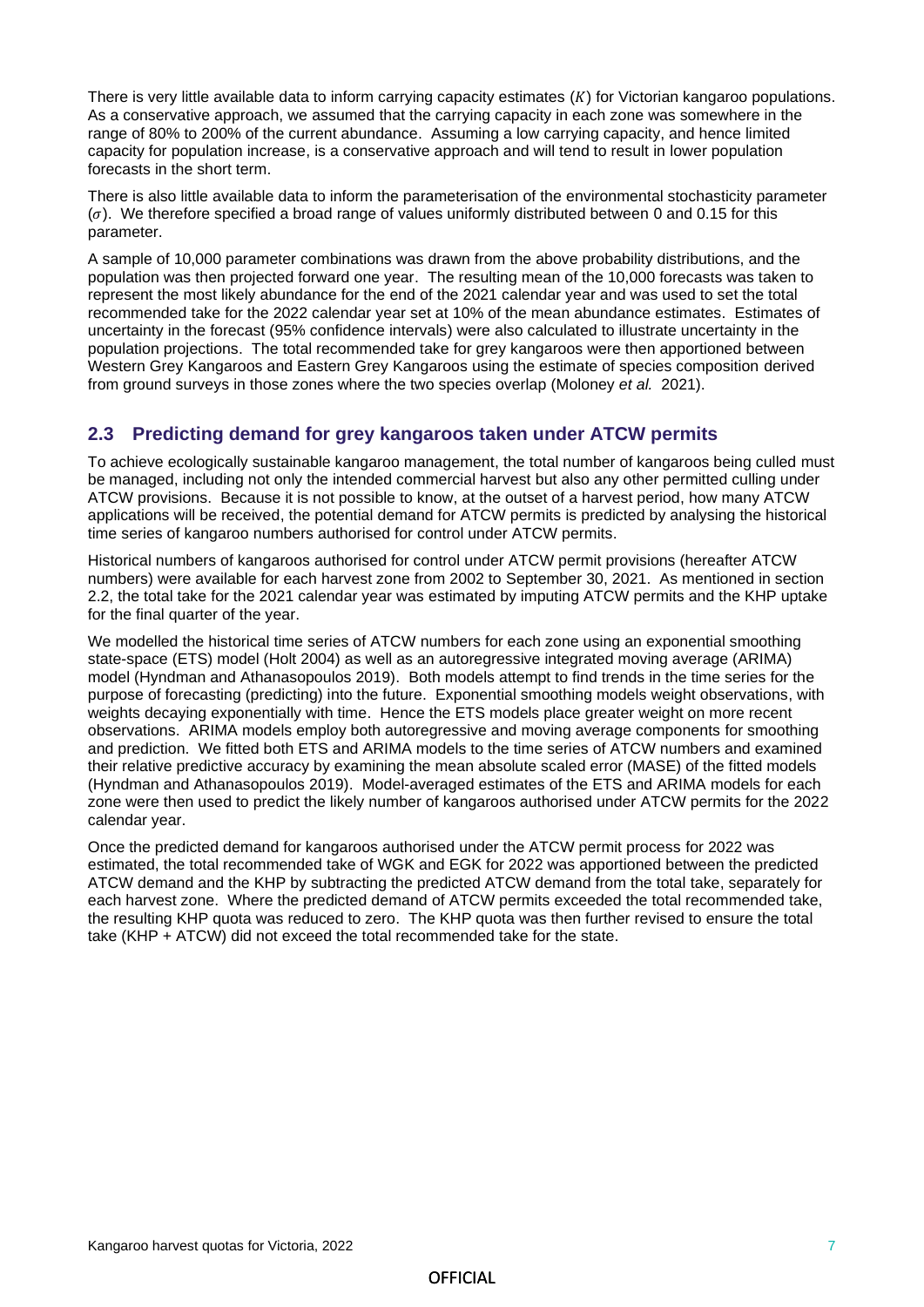### **3 Results**

### **3.1 Harvest quotas for 2022**

The forecast abundance of grey kangaroos in each harvest zone at the end of 2021 predicted by the model (Equation 1) were little changed from those derived from the 2020 aerial surveys, although confidence limits were broad (Table 2). This reflects the high uncertainty in the input parameters, which was related to the limited survey data available to inform the parameterisation of the model. Generally, the predictions indicated small declines (< 5%) in abundance from the 2020 survey in most zones, and less than 3% decline overall. The exception was the North East zone, where an approximate 8% decline was predicted (Table 2). However, the confidence intervals for these estimated changes were also broad, indicating a high uncertainty about the actual change (Table 2).

Forecast totals take of grey kangaroos for all zones other than the North East are predicted to be less than the nominal 10% recommended total (Table 3). In the North East, the total take is forecast to reach slightly more than 12% of the total population (Table 3). As predicted abundances of grey kangaroos have not changed greatly, a total take for each zone very close to those specified for the 2021 calendar year are also recommended for 2022 (Table 4).

**Table 2. Kangaroo abundances in seven harvest zones covering the non-forested part of Victoria, estimated from aerial surveys in 2020 (Survey), and predicted at the end of 2021 using the kangaroo harvest model (Predicted). LCL, UCL – lower and upper 95% confidence intervals for the predicted abundances. % Change – percentage change from 2020 survey (**± **95% confidence intervals). Estimates are rounded to the nearest 50.**

| <b>Harvest Zone</b>    | <b>Survey</b><br>(2020) | <b>Predicted</b><br>(2021) | <b>LCL</b> | <b>UCL</b> | % Change           |
|------------------------|-------------------------|----------------------------|------------|------------|--------------------|
| Mallee                 | 37,300                  | 36,200                     | 29,050     | 44,300     | $-2.9$ $(-22, 19)$ |
| Upper Wimmera          | 138,100                 | 133,450                    | 106,900    | 164,100    | $-3.4 (-23, 19)$   |
| Lower Wimmera          | 427,700                 | 410,400                    | 325,700    | 508,150    | $-4.1$ $(-24, 19)$ |
| Central                | 658,950                 | 650,550                    | 524,100    | 799,250    | $-1.3(-21, 21)$    |
| Otway                  | 236,950                 | 235,900                    | 189,750    | 291,000    | $-0.4$ $(-20, 23)$ |
| North East             | 239,850                 | 221,100                    | 173,500    | 275,100    | $-7.8$ $(-28, 15)$ |
| Gippsland              | 172,700                 | 170,550                    | 136,200    | 209,700    | $-1.3(-21, 21)$    |
| <b>Statewide Total</b> | 1.911.550               | 1,858,150                  | 1,485,200  | 2.291.600  | $-2.8$ $(-22, 20)$ |

### **Table 3. Forecast kangaroo take from the KHP and ATCW permit process during 2021 and the estimated take as a percentage (%) of the 2020 kangaroo abundance.**

| <b>Harvest Zone</b>    | <b>ATCW</b> | <b>KHP</b> | <b>Total</b> | $\frac{9}{6}$ |
|------------------------|-------------|------------|--------------|---------------|
| Mallee                 | 1,773       | 1,093      | 2,867        | 7.7           |
| <b>Upper Wimmera</b>   | 2,148       | 9,267      | 11,415       | 8.3           |
| Lower Wimmera          | 12,589      | 25,493     | 38,083       | 8.9           |
| Central                | 14,712      | 25,493     | 40,205       | 6.1           |
| Otway                  | 3,959       | 9,027      | 12,985       | 5.5           |
| <b>North East</b>      | 22,381      | 8,027      | 30,408       | 12.7          |
| Gippsland              | 3,829       | 6,933      | 10,763       | 6.2           |
| <b>Statewide Total</b> | 61,391      | 85,333     | 146,726      | 7.7           |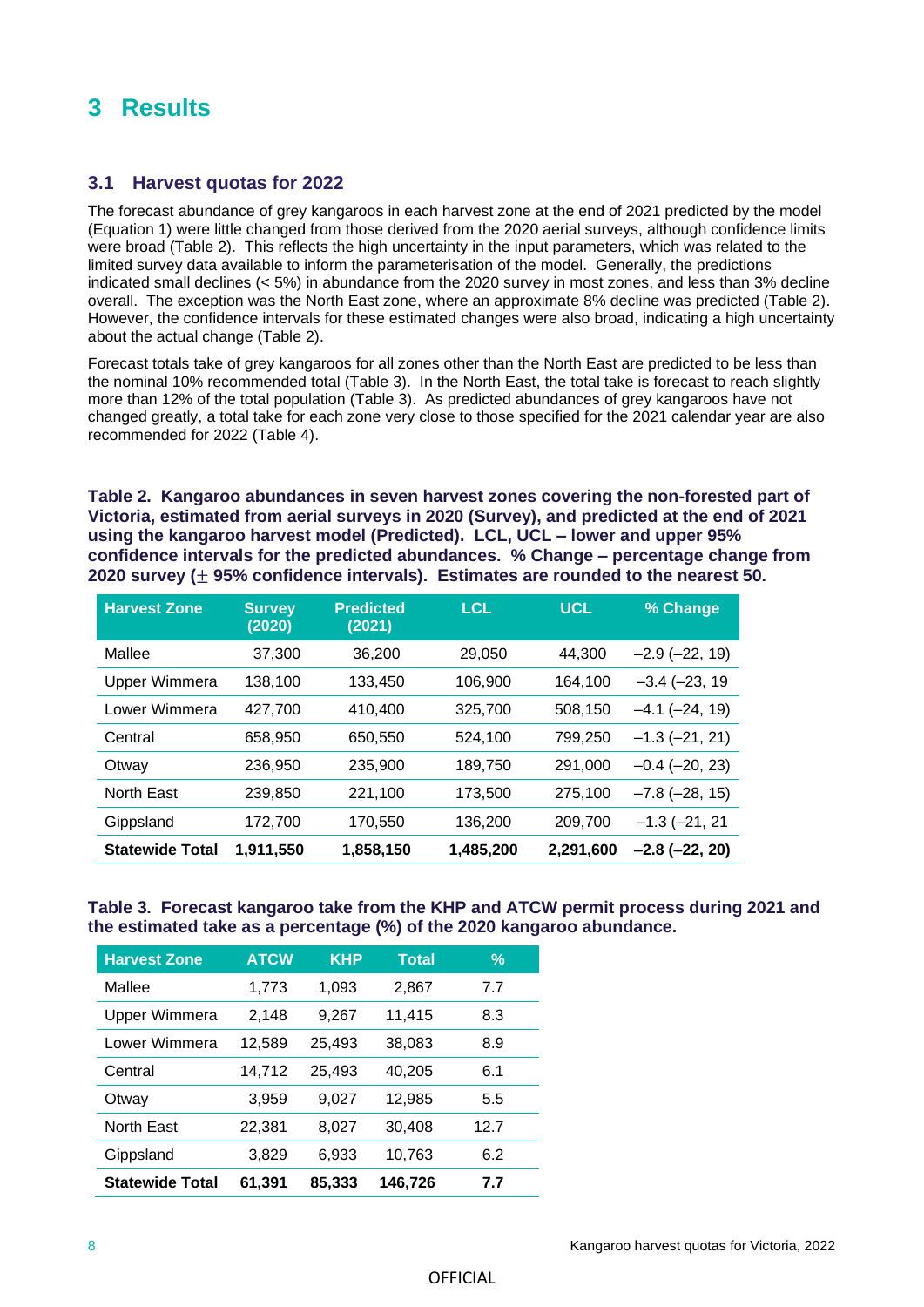#### **Table 4. Total recommended take of grey kangaroos in 2022 by harvest zone.**

Totals include all predicted take under both ATCW and KHP allocations for the period 1 January – 31 December 2022. Recommended total takes are set at 10% of the population per year and are rounded to the nearest 50.

| <b>Harvest Zone</b>    | <b>Eastern Grey</b><br><b>Kangaroo</b> | <b>Western Grey</b><br><b>Kangaroo</b> | <b>Grey Kangaroos</b><br><b>Combined</b> |
|------------------------|----------------------------------------|----------------------------------------|------------------------------------------|
| Mallee                 | 100                                    | 3,550                                  | 3,650                                    |
| Upper Wimmera          | 5,050                                  | 8,300                                  | 13,350                                   |
| Lower Wimmera          | 34.400                                 | 6,650                                  | 41,050                                   |
| Central                | 65.050                                 |                                        | 65,050                                   |
| Otway                  | 23,600                                 |                                        | 23,600                                   |
| North east             | 22,100                                 |                                        | 22,100                                   |
| Gippsland              | 17,050                                 |                                        | 17,050                                   |
| <b>Statewide Total</b> | 167,350                                | 18,500                                 | 185,850                                  |

### **3.2 Predicting demand for grey kangaroos taken under ATCW permits**

Based on the MASE accuracy measure, the ARIMA model including both autoregressive and moving average components was generally the preferred model for ATCW numbers because of its better predictive accuracy than the ETS model (Table 5). However, the ETS model had slightly better predictive accuracy for ATCW numbers in the Gippsland zone. To capture model uncertainty, we used model averaged estimates from both the ETS and ARIMA models (with equal weighting) to predict ATCW demand in 2022 (Figure 2). However, predictions were rather imprecise for some zones, such as the Mallee (Figure 2, Table 6).

Generally, numbers of grey kangaroos predicted to be taken under ATCW permits in 2022 are lower than the total quota for each zone, with the exception of the Mallee and North East zones where ATCW numbers are predicted to be around 15% and 11% of the population, respectively. However, predicted ATCW numbers for both these zones had high uncertainty (Table 6).

**Table 5. Predictive accuracy expressed as the mean absolute scaled error (MASE) for two models fitted to the time series of ATCW permit numbers between 2002 and 2021. Lower values (bolded) indicate models with better predictive accuracy.** 

| <b>Zone</b>          | <b>ETS</b> | <b>ARIMA</b> |
|----------------------|------------|--------------|
| Mallee               | 0.79       | 0.76         |
| <b>Upper Wimmera</b> | 1.11       | 0.85         |
| Lower Wimmera        | 1.10       | 0.77         |
| Central              | 1.02       | 0.82         |
| Otway                | 0.73       | 0.67         |
| North East           | 0.98       | 0.95         |
| Gippsland            | 0.74       | 0.80         |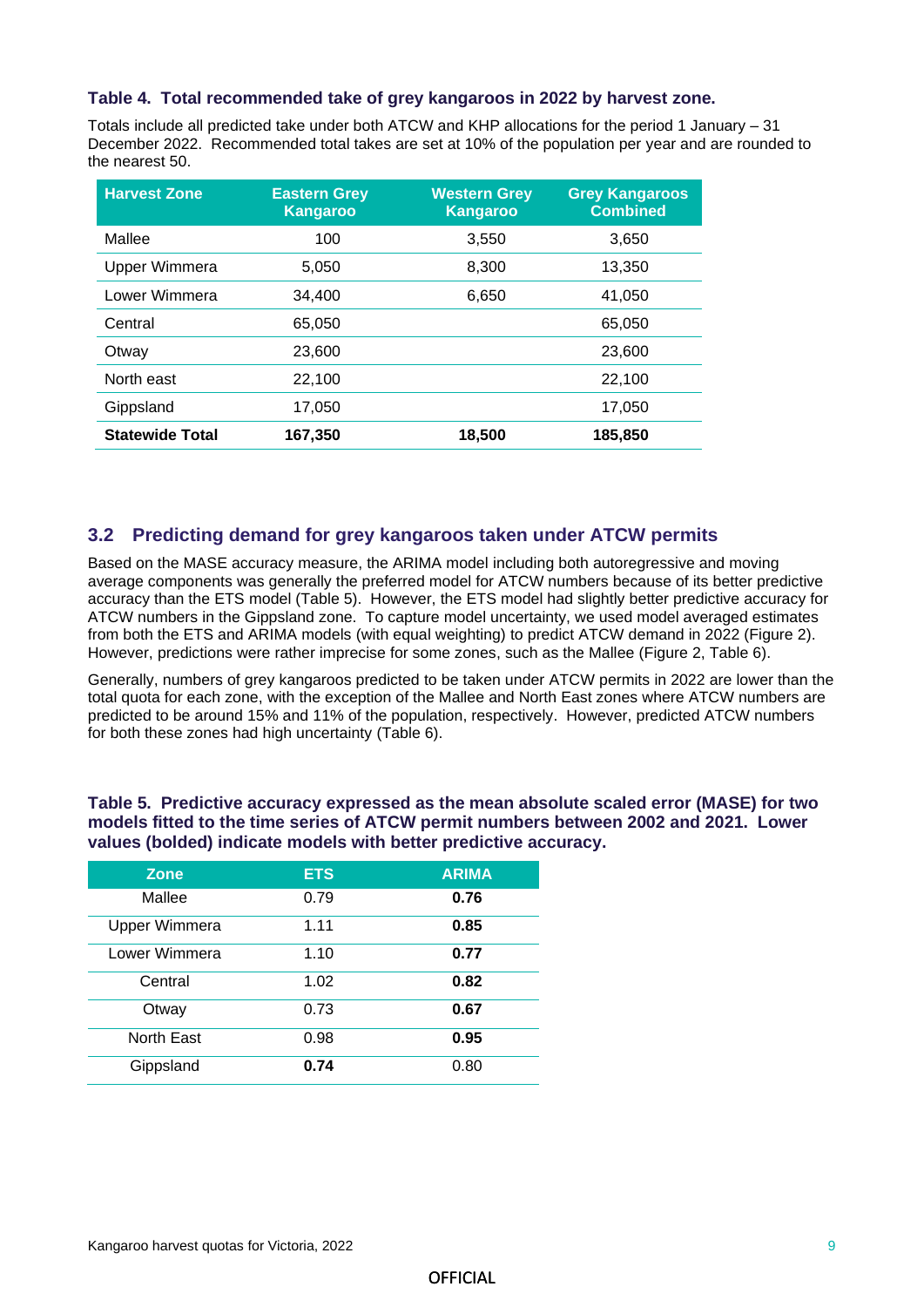

**Figure 2. Time series of kangaroos taken under ATCW permits for each harvest zone from 2002 to 2021. The predicted ATCW numbers for 2022 (**± **90% confidence interval) are that predicted by the ETS model (blue circle and shading) and the ARIMA model (red circle and shading).**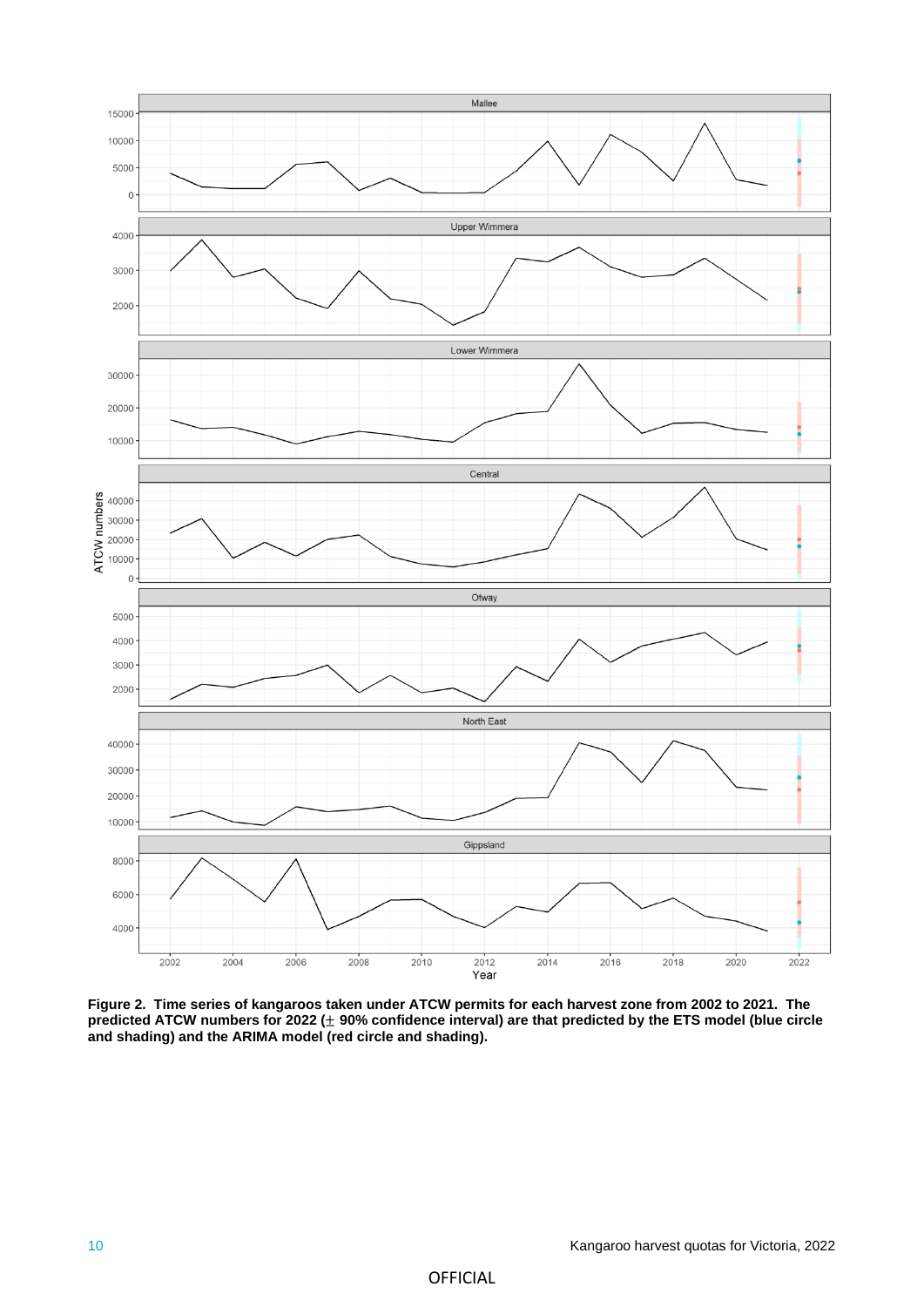**Table 6. The total recommended take of grey kangaroos for 2022 compared with the predicted ATCW numbers from the model averaged estimates from the ETS and ARIMA time-series models. LCL, UCL – lower and upper 95% confidence intervals for the predicted ATCW. The ATCW (%) indicates the predicted ATCW numbers in 2022 as a percentage of the kangaroo abundance in the zone.** 

| <b>Zone</b>   | <b>Total take</b> | <b>Predicted</b><br><b>ATCW</b> | <b>LCL</b> | <b>UCL</b> | ATCW (%) |
|---------------|-------------------|---------------------------------|------------|------------|----------|
| Mallee        | 3,650             | 5,264                           | 0          | 12,403     | 14.5     |
| Upper Wimmera | 13,350            | 2,435                           | 1,382      | 3,487      | 1.8      |
| Lower Wimmera | 41,050            | 13,114                          | 6,191      | 19,964     | 3.2      |
| Central       | 65,050            | 18,330                          | 1,190      | 35.194     | 2.8      |
| Otway         | 23,600            | 3,687                           | 2,472      | 4.912      | 1.6      |
| North East    | 22,100            | 24,717                          | 9.760      | 39.711     | 11.2     |
| Gippsland     | 17,050            | 4,939                           | 3,119      | 6,723      | 2.9      |
| Total         | 185,850           | 72,486                          | 24,114     | 122,394    | 7.0      |

### **3.3 Apportioning the quota between the KHP and ATCW permits**

Based on the calculation of the total recommended take for grey kangaroos for each harvest zone (Table 3) and the expected demand for ATCW permits in each zone for 2022 (predicted ATCW: Table 6), the take was apportioned between the KHP and ATCW permit system (Table 7). Due to the high expected demand for ATCW permits in the Mallee and North East harvest zones, (which exceeds the total take in these zones), the KHP quota has been reduced to 0 in these zones. The KHP was also reduced in other zones to ensure that the total take (KHP + ATCW) did not exceed the total take for the state.

#### **Table 7. Total recommended take of grey kangaroos, predicted ATCW numbers and recommended quotas for the KHP in 2022 by harvest zone. Values are rounded to the nearest 50.**

| <b>Harvest Zone</b>    | <b>Recommended take</b> | <b>Predicted ATCW</b> | <b>KHP</b> quota |
|------------------------|-------------------------|-----------------------|------------------|
| Mallee                 | 3,650                   | 5,250                 | 0                |
| <b>Upper Wimmera</b>   | 13,350                  | 2,450                 | 10,900           |
| Lower Wimmera          | 41,050                  | 13,100                | 27,950           |
| Central                | 65,050                  | 18,350                | 44,600           |
| Otway                  | 23,600                  | 3,700                 | 17,800           |
| North East             | 22,100                  | 24,700                | 0                |
| Gippsland              | 17,050                  | 4,950                 | 12,100           |
| <b>Subtotals</b>       | 185,850                 | 72,500                | 113,350          |
| <b>Statewide Total</b> |                         |                       | 185,850          |

If a proportion of the kangaroo control predicted to occur under the ATCW system could, instead, be carried out by commercial harvesters under the KHP, the KHP quota could be adjusted accordingly, while still maintaining a sustainable level of take across the state. An alternative recommended quota accounting for a proportionate transfer from ATCW to KHP of 20% is outlined in Table 8. This approach was adopted in assigning the KHP quota for 2022.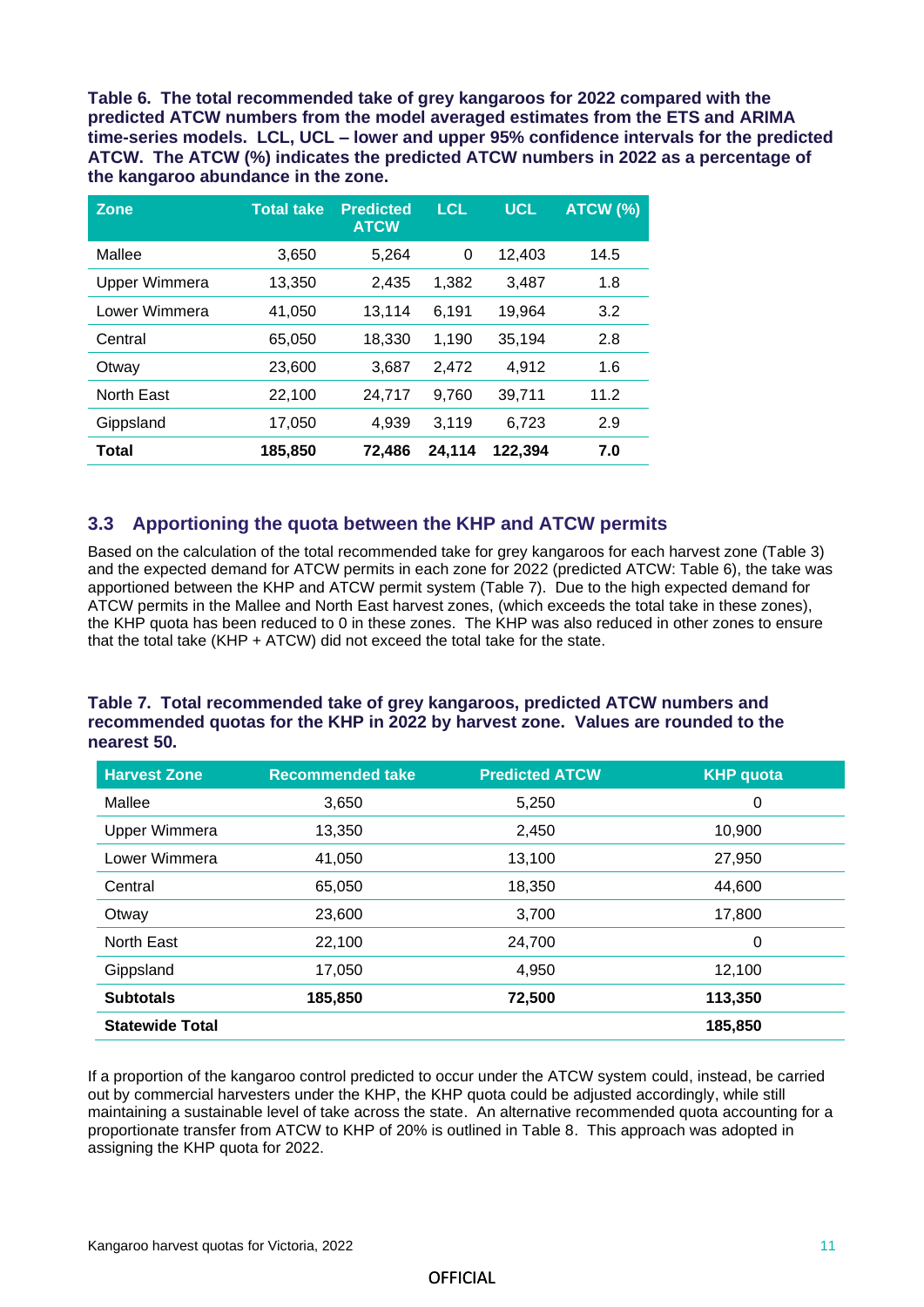**Table 8. Alternative recommended quotas for the KHP in 2022 by harvest zone, assuming 20% of predicted ATCW control is undertaken through the KHP. Values are rounded to the nearest 50.**

| <b>Harvest Zone</b>    | <b>Recommended total</b><br>take | <b>Adjusted ATCW</b><br>prediction | <b>Adjusted KHP quota</b> |
|------------------------|----------------------------------|------------------------------------|---------------------------|
| Mallee                 | 3,650                            | 4,200                              | 1,050                     |
| Upper Wimmera          | 13,350                           | 1,950                              | 11,400                    |
| Lower Wimmera          | 41,050                           | 10,500                             | 30,550                    |
| Central                | 65,050                           | 14,700                             | 46,150                    |
| Otway                  | 23,600                           | 2,950                              | 20,650                    |
| North East             | 22,100                           | 19,750                             | 4,950                     |
| Gippsland              | 17,050                           | 3,950                              | 13,100                    |
| <b>Subtotals</b>       | 185,850                          | 58,000                             | 127,850                   |
| <b>Statewide Total</b> |                                  |                                    | 185,850                   |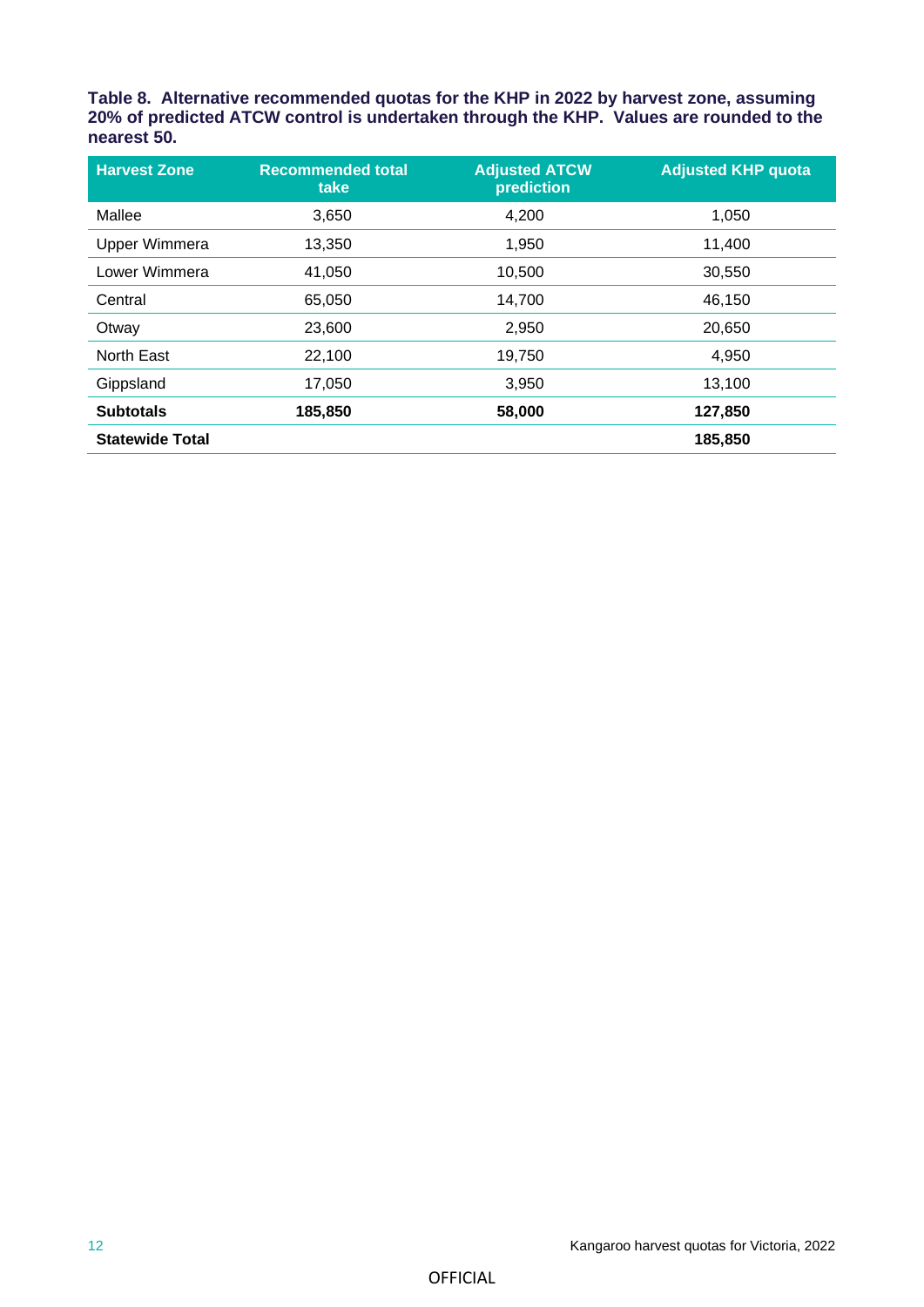### **4 Conclusions**

Forecast abundances of grey kangaroos in each harvest zone at the end of 2021 were predicted to be similar to the estimates from aerial surveys in 2020. This is not surprising given the conservative settings for kangaroo maximum rate of increase  $r_m$  and carrying capacity K used in the model (Equation 1) and the fact that forecast total take was within sustainable limits. However, predicted estimates had a high uncertainty, which reflected the corresponding uncertainty in the key population parameters in the model. This situation is unlikely to change until sufficient aerial (and ground) survey information accumulate to enable direct estimates of these parameters from the monitoring data. We anticipate that a minimum of 8–10 aerial surveys will be required before parameter estimation from the monitoring data could be attempted. Given the uncertainty in key parameters currently used in the kangaroo harvest model, consideration could be given to setting quotas for years where no surveys are undertaken, based on the most recent aerial survey estimates and after adjusting for expected demand from ATCW permits. Hence, once an aerial survey is undertaken, quotas would be set for all subsequent years until the next aerial survey. Given an aerial survey frequency of 2–3 years, we anticipate that risk of over harvesting using this strategy would be slight, unless extreme environmental conditions for kangaroos are encountered (e.g. prolonged drought) or demand for ATCW permits exceeds expectations. Hence it would be prudent to combine this strategy with an annual review to assess whether modifications to the quota might be required, based on current environmental conditions.

Forecast total take for all zones, other than the North East, were predicted to be less than the nominal 10% recommended (Table 3). While the grey kangaroo take under the KHP was estimated to be slightly less than the recommended quota, considerably fewer kangaroos were taken under ATCW permit provisions than predicted by Ramsey and Scroggie (2020). It is possible that movement restrictions due to the COVID-19 health emergency may have reduced opportunities for kangaroo take under the ATCW provisions. As the current total take in each zone has not been excessive, and a wet year has been experienced across most of Victoria, significant declines in abundance within all harvest zones are unlikely. The results of aerial surveys planned for 2022 will be eagerly anticipated, as they will provide definite feedback on population trends under the current harvesting regime.

In most harvest zones, the number of grey kangaroos authorised to be taken under the ATCW permit process predicted for 2022 was lower than the number predicted for 2021. This lower forecast has in turn led to a corresponding increase in the quota available to be allocated to the KHP for most harvest zones, compared with 2021. The exceptions are the North East and Mallee harvest zones, where the ATCW permit numbers are forecast to be higher than the total recommended take. Accordingly, the quota allocated for the KHP in these zones was zero. However, assuming that 20% of the kangaroo control predicted under the ATCW system would instead be undertaken by commercial harvesters under the KHP as landholder awareness of the program increases, some KHP quota may be allocated to these zones (Table 8). Regardless of which recommended quota is adopted (Table 7 or 8), the quota allocation across all zones has been adjusted to ensure that the total take across the state remains sustainable. While the overall 2022 KHP quota is higher than the 2021 quota, the total number of kangaroos that can be sustainably taken under both systems is lower than in 2021.

In future, it would be desirable for the majority of kangaroos that would otherwise be culled under ATCW permits to be commercially harvested through the KHP, as this would enable more accurate tracking of the total take of grey kangaroos. In addition, increased use of the KHP should lead to less wastage of carcasses, improved animal welfare outcomes, and economic benefits for the state's commercial kangaroo harvesters. However, it is acknowledged that the KHP is a new program that is still maturing in Victoria, and landholder awareness of this option is low. We therefore recommend that the KHP be encouraged and promoted as an alternative option to landholders for kangaroo control.

### **Recommendations**

- For the 2022 calendar year, a total take of 185,850 grey kangaroos is recommended under the commercial harvest program (KHP) and ATCW permits. The total sustainable take of grey kangaroos in each harvest management zone, apportioned between the KHP and ATCW permit process, is shown in Table 7.
- Until sufficient aerial survey data accumulate to calibrate the kangaroo harvest model, consideration could be given to setting quotas for years where no surveys are undertaken based on the most recent aerial survey estimates, after adjusting for the projected uptake of ATCW permits. This should be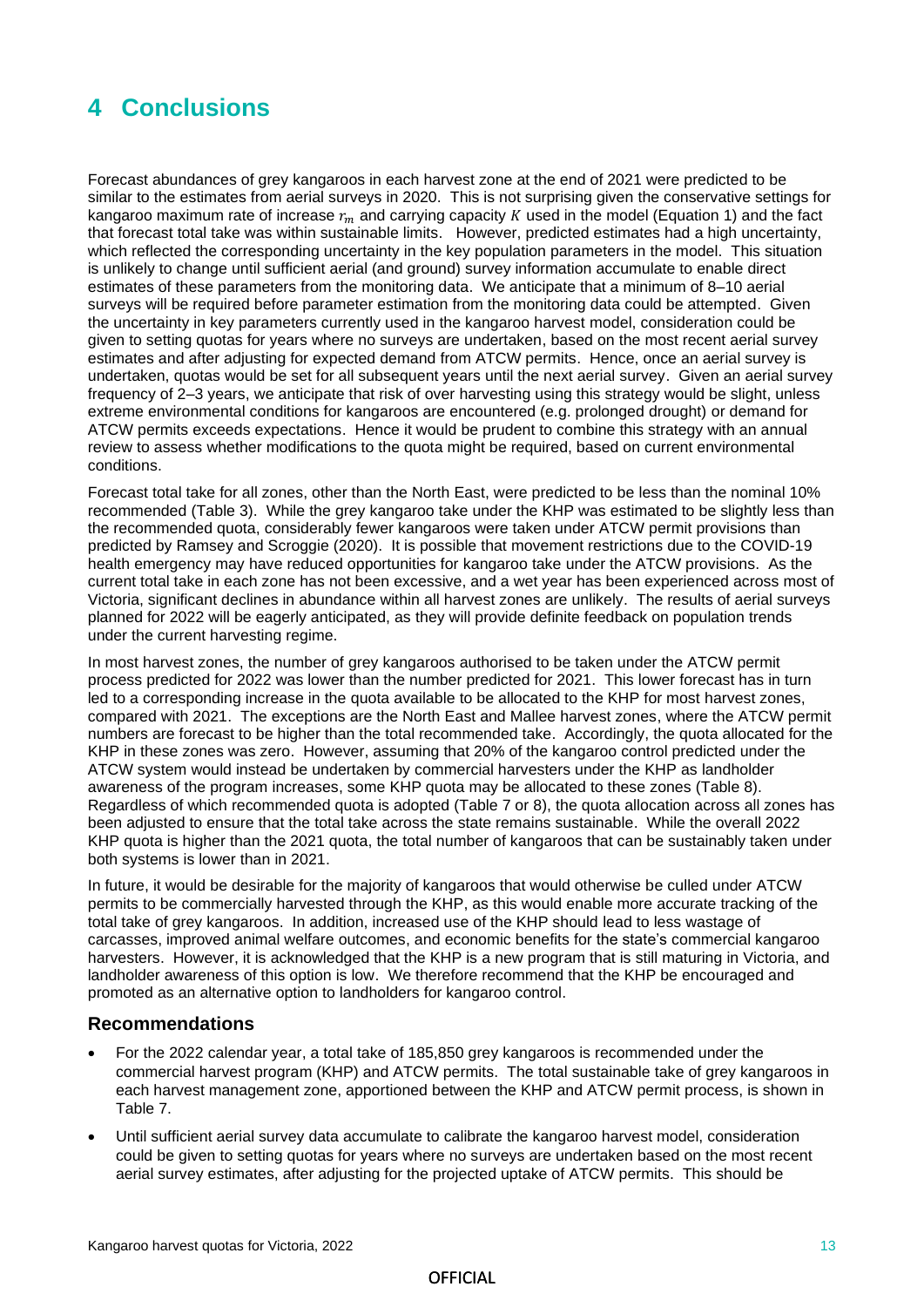coupled with an annual review to assess whether modifications to the quota might be required, based on current environmental conditions.

- It would be desirable for the majority of grey kangaroos that would otherwise be taken under ATCW permits to be commercially harvested through the KHP, as this would enable more accurate tracking of the total take of kangaroos. In addition, increased use of the KHP should lead to less wastage of carcasses, improved animal welfare, and economic benefits for the state's commercial kangaroo harvesters.
- If a proportion of the predicted grey kangaroo taken under the ATCW system could instead be carried out by commercial harvesters under the KHP, the KHP quota could be adjusted accordingly, while still maintaining a sustainable level of take across the state. An alternative recommended quota accounting for a proportionate transfer from ATCW to KHP of 20% is outlined in Table 8.
- The number of grey kangaroos authorised to be taken through the ATCW permit process should be carefully monitored in both the Mallee and North East harvest zones. If demand exceeded expectations, the KHP quota would have to be adjusted to ensure the total take did not exceed the recommended sustainable take.
- Accurate and detailed harvest records, including the location, species, sex and age class of all harvested kangaroos, should be maintained. This is especially important for the Upper and Lower Wimmera harvest zones, so that the numbers of harvested Western and Eastern Grey Kangaroos from those harvest zones can be accurately assessed.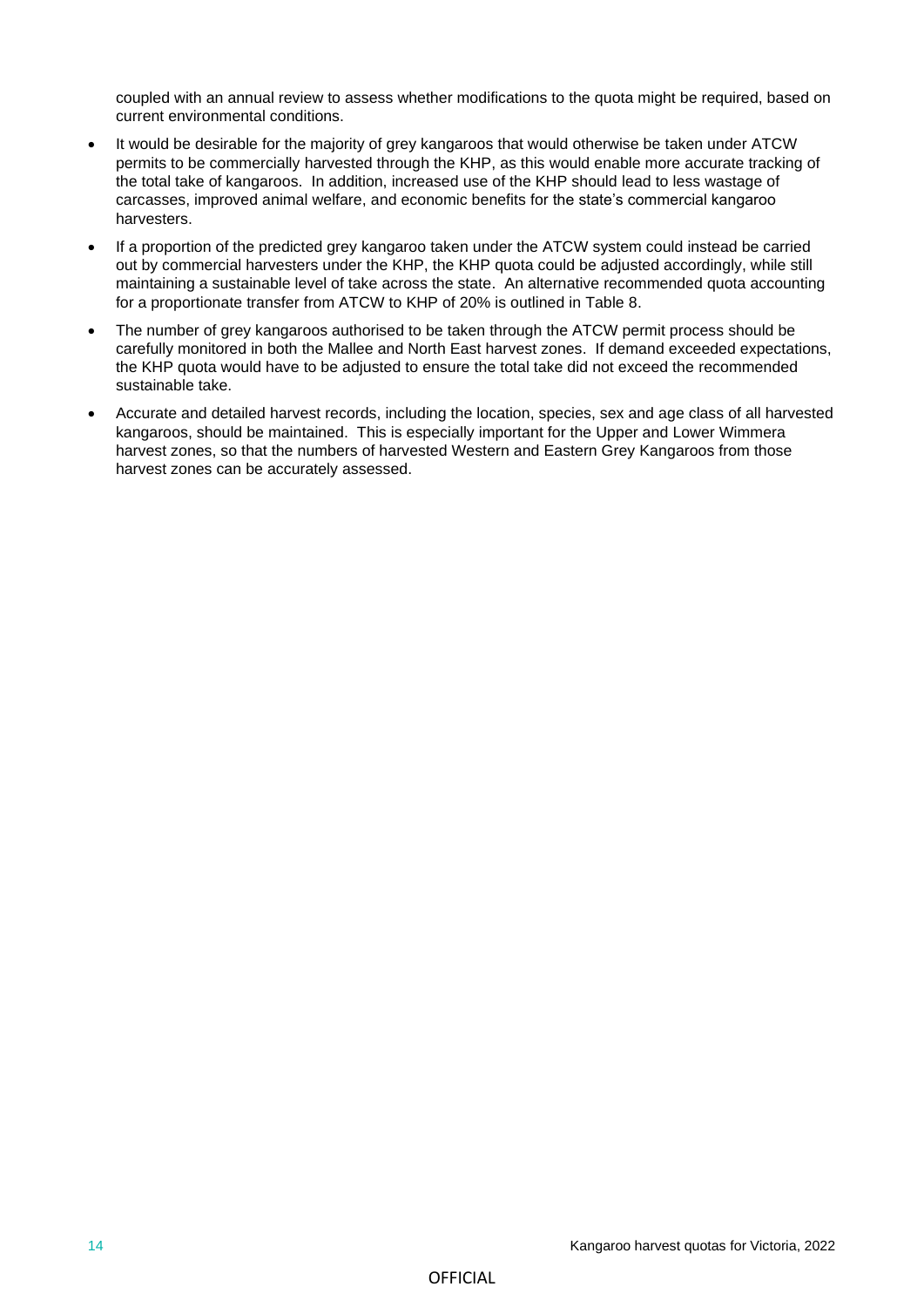### **References**

- Caughley, G., Brown, B., Dostine, P., and Grice, D. (1984). The grey kangaroo overlap zone. *Wildlife Research* **11**, 1–10.
- Caughley, G., Shepherd, N., and Short, G. (1987). 'Kangaroos, their ecology and management in the sheep rangelands of Australia'. (Cambridge University Press: Cambridge.)
- DELWP (2020). Victorian Kangaroo Harvest Management Plan. Department of Environment, Land, Water and Planning, Victorian Government, Melbourne. Available at: http://agriculture.vic.gov.au/ data/assets/pdf file/0011/495029/Kangaroo-harvest-management-plan-2020.pdf?v=2
- Hacker, R., Mcleod, S., Druhan, J., Tenhumberg, B., and Pradhan, U. (2004). Kangaroo management options in the Murray-Darling Basin. Murray-Darling Basin Commission, Canberra, Australia.
- Holt, C. C. (2004). Forecasting seasonals and trends by exponentially weighted moving averages. *International Journal of Forecasting* **20**, 5–10.
- Hyndman, R., and Athanasopoulos, G. (2019). 'Forecasting: principles and practice' 3rd ed. (OTexts: Melbourne, Australia.) Available at: https://otexts.com/fpp3/
- McLeod, S. R., Hacker, R. B., and Druhan, J. P. (2004). Managing the commercial harvest of kangaroos in the Murray-Darling Basin. *Australian Mammalogy* **26**, 9–22.
- Moloney, P. D., Ramsey, D. S. L., and Scroggie, M. P. (2017). A state-wide aerial survey of kangaroos in Victoria. Arthur Rylah Institute for Environmental Research Technical Report Series No. 286, Department of Environment, Land, Water and Planning, Heidelberg, Victoria.
- Moloney, P. D., Ramsey, D. S. L., and Scroggie, M. P. (2021). State-wide abundance of kangaroos in Victoria , 2020: Results from the 2020 aerial and ground survey. Arthur Rylah Institute for Environmental Research Technical Report No. 324. Department of Environment, Land, Water and Planning, Victoria.
- Moloney, P. D., Scroggie, M. P., and Ramsey, D. S. L. (2018). Revisiting the Victorian kangaroo aerial survey design. Unpublished Client Report. Arthur Rylah Institute for Environmental Research, Department of Environment, Land, Water and Planning, Heidelberg, Victoria.
- Ramsey, D. S. L., and Scroggie, M. P. (2020). Kangaroo harvest quotas for Victoria, 2021. Arthur Rylah Institute for Environmental Research Technical Report No. 323. Department of Environment, Land, Water and Planning.
- Scroggie, M. P., Moloney, P. D., and Ramsey, D. S. L. (2017). Design of an aerial survey to estimate the abundance of kangaroos in Victoria. Arthur Rylah Institute for Environmental Research Technical Report No. 280. Department of Environment, Land, Water and Planning, Heidelberg, Victoria.
- Scroggie, M. P., and Ramsey, D. L. (2019). Kangaroo harvest quotas for Victoria, 2020. Arthur Rylah Institute for Environmental Research Technical Report Series No. 308. Department of Environment, Land, Water and Planning, Heidelberg, Victoria.
- Scroggie, M. P., and Ramsey, D. S. L. (2020). 'A Spatial Harvest Model for Kangaroo Populations in Victoria'. (Arthur Rylah Institute for Environmental Research Technical Report Series No. 315: Department of Environment, Land, Water and Planning, Heidelberg, Victoria.)
- Scroggie, M. P., Moloney, P. D., and Ramsey, D. S. L. (2017). Design of an aerial survey to estimate the abundance of kangaroos in Victoria. Arthur Rylah Institute for Environmental Research Technical Report No. 280. Department of Environment, Land, Water and Planning, Heidelberg, Victoria.